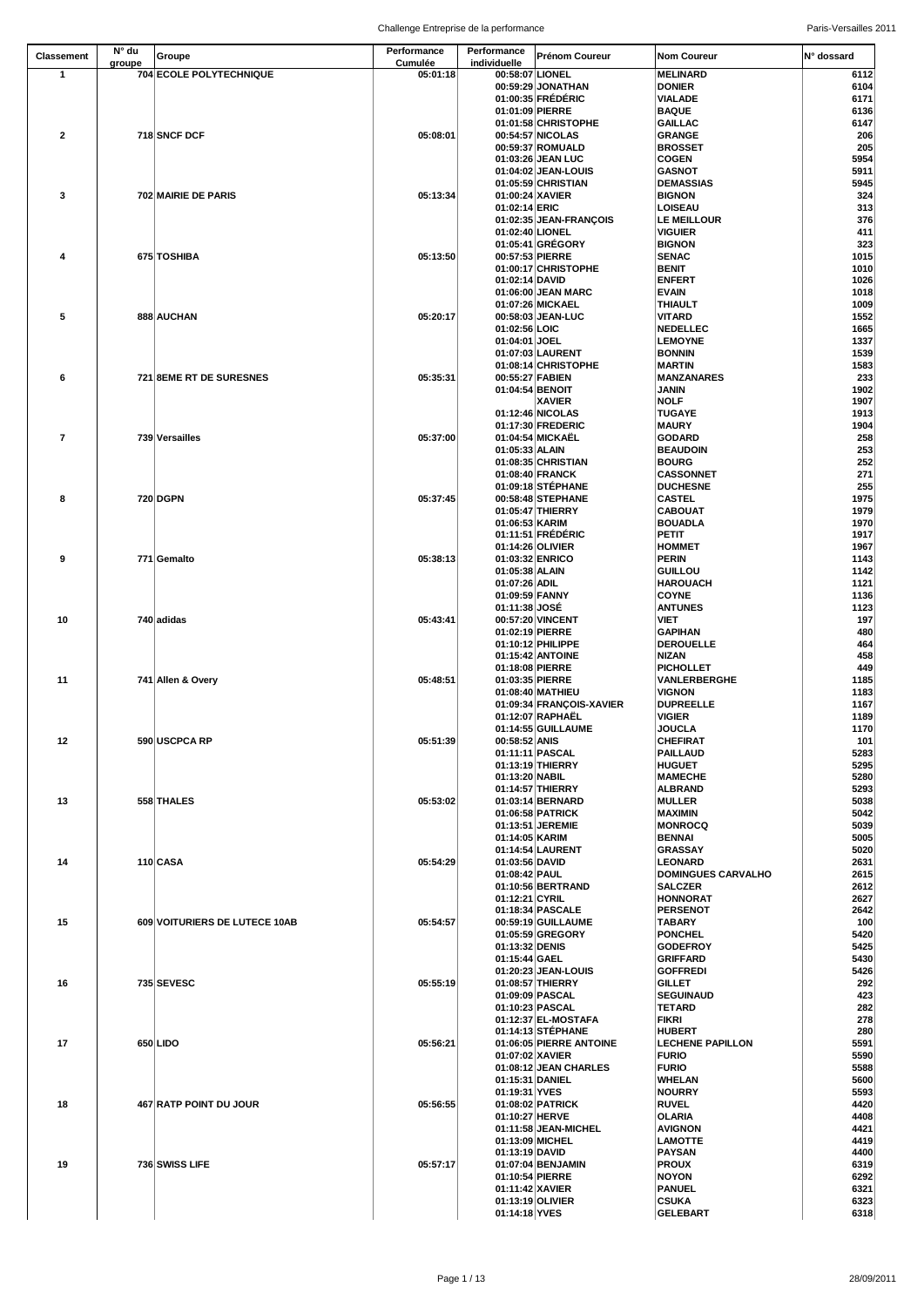| <b>Classement</b> | $N^{\circ}$ du | Groupe                        | Performance                | Performance                      | <b>Prénom Coureur</b>                     | <b>Nom Coureur</b>                       | <b>N°</b> dossard |
|-------------------|----------------|-------------------------------|----------------------------|----------------------------------|-------------------------------------------|------------------------------------------|-------------------|
| 20                | groupe         | <b>780 VELUX</b>              | <b>Cumulée</b><br>05:58:05 | individuelle                     | 01:00:36 CLAUDE                           | <b>FILY</b>                              | 242               |
|                   |                |                               |                            | 01:11:49 DENIS                   |                                           | <b>TALLE</b>                             | 1100              |
|                   |                |                               |                            |                                  | 01:14:02 LAURENT                          | <b>COCHARD</b>                           | 1114              |
|                   |                |                               |                            | 01:14:19 CYRIL                   | 01:17:19 JÉRÉMY                           | <b>PEYSSON</b><br><b>ZILIO</b>           | 1094<br>1109      |
| 21                |                | 505 SEGULA TECHNOLOGIE        | 05:59:00                   | 01:06:15 REMI                    |                                           | <b>ADAM</b>                              | 4643              |
|                   |                |                               |                            |                                  | 01:08:23 AZZEDINE                         | <b>LOUKILI</b>                           | 4635              |
|                   |                |                               |                            | 01:11:15 JIMMY                   |                                           | <b>SAUNIER</b>                           | 4639              |
|                   |                |                               |                            | 01:17:02 DIDIER                  | 01:16:05 SEBASTIEN                        | <b>LAURENT</b><br><b>ROBERT</b>          | 4633              |
| 22                |                | 554 TECHNICENTRE DE PARIS NOR | 06:00:59                   | 01:08:24 ERIC                    |                                           | <b>LIGER</b>                             | 4634<br>6644      |
|                   |                |                               |                            |                                  | 01:10:39 JEAN MARC                        | <b>COUET</b>                             | 4944              |
|                   |                |                               |                            | 01:12:15 ALAIN                   |                                           | <b>MAUCOURT</b>                          | 4943              |
|                   |                |                               |                            |                                  | 01:14:27 STEPHANE                         | <b>GAUDRY</b>                            | 4952              |
| 23                |                | 113 cassidian                 | 06:03:45                   |                                  | 01:15:14 ANTHONY<br>01:04:16 STÉPHANE     | <b>HODYL</b><br><b>DUPOUY</b>            | 4954<br>106       |
|                   |                |                               |                            | 01:09:21 DANY                    |                                           | <b>MONTARU</b>                           | 2699              |
|                   |                |                               |                            | 01:15:52 DAVOR                   |                                           | <b>GACIC</b>                             | 2706              |
|                   |                |                               |                            |                                  | 01:16:55 DOMINIQUE                        | <b>IZAMBERT</b>                          | 2705              |
| 24                |                | 463 PWC01                     | 06:05:17                   | 01:09:09 XAVIER                  | 01:17:21 RAPHAEL                          | <b>DEFAIX</b><br><b>MASSE</b>            | 2689<br>4383      |
|                   |                |                               |                            |                                  | 01:09:37 NICOLAS                          | <b>DELPORTE</b>                          | 4390              |
|                   |                |                               |                            | 01:10:19 AZRI                    |                                           | <b>DEEN</b>                              | 4386              |
|                   |                |                               |                            | 01:13:46 ALI                     |                                           | <b>EL HAIRECH</b>                        | 4388              |
|                   |                |                               |                            |                                  | 01:22:26 FRANÇOIS                         | <b>KUBEKI</b>                            | 4389              |
| 25                |                | 657 Orange Passion            | 06:05:29                   | 01:09:00 ROGER                   | 01:11:18 ESTELLE                          | <b>SUBERVILLE</b><br><b>VARENNE</b>      | 794<br>793        |
|                   |                |                               |                            |                                  | 01:13:28 BENOÎT                           | <b>CHARTIN</b>                           | 5669              |
|                   |                |                               |                            |                                  | 01:15:20 ABDELKRIM                        | <b>BENKOUHI</b>                          | 5638              |
|                   |                |                               |                            | 01:16:23 JOËL                    |                                           | <b>HUGON</b>                             | 5621              |
|                   |                | 734 Opievoy                   | 06:05:29                   |                                  | 01:06:10 JEAN-CHARLES<br>01:07:08 ANTONIO | <b>COLUCCI</b><br><b>TEJADA</b>          | 5992<br>5989      |
|                   |                |                               |                            |                                  | 01:16:08 PATRICE                          | RIO                                      | 5979              |
|                   |                |                               |                            | 01:17:12 YANN                    |                                           | <b>BRIEUC</b>                            | 5988              |
|                   |                |                               |                            |                                  | 01:18:51 CÉDRIC                           | <b>SEBAHIZI</b>                          | 5981              |
| 27                |                | 573 TOTAL SPORT               | 06:06:31                   |                                  | 01:10:03 CHRISTOPHE                       | <b>DUPEYRON</b>                          | 5163              |
|                   |                |                               |                            |                                  | 01:12:00 BERTRAND<br>01:14:40 OLIVIER     | <b>MULLIEZ</b><br><b>CAUSSEQUE</b>       | 5139<br>5153      |
|                   |                |                               |                            |                                  | 01:14:53 EMMANUEL                         | <b>DELCOUR</b>                           | 5137              |
|                   |                |                               |                            | 01:14:55 JOHN                    |                                           | <b>RYDER</b>                             | 5151              |
| 28                |                | 1002 SORIN GROUP              | 06:06:39                   |                                  | 01:07:42 PHILIPPE                         | <b>DUSSAUD</b>                           | 13975             |
|                   |                |                               |                            |                                  | 01:10:52 NICOLAS<br>01:15:04 PIERRE-HENRI | <b>ROUCHON</b><br><b>SIOT</b>            | 14920<br>10686    |
|                   |                |                               |                            |                                  | 01:15:24 NICOLAS                          | <b>ROSSET</b>                            | 17176             |
|                   |                |                               |                            |                                  | 01:17:37 SEBASTIEN                        | <b>OUCHOUCHE</b>                         | 6506              |
| 29                |                | 581 TZIGANES                  | 06:06:43                   |                                  | 01:03:42 ROMAIN                           | <b>LEFEBVRE</b>                          | 5204              |
|                   |                |                               |                            | 01:06:43 DAVID<br>01:16:02 YOANN |                                           | <b>BESSON</b><br>FAUCARD                 | 5196<br>5202      |
|                   |                |                               |                            |                                  | 01:19:35 JEREMIE                          | <b>JEGOU</b>                             | 5206              |
|                   |                |                               |                            |                                  | 01:20:41 RAPHAEL                          | <b>JOUSSET</b>                           | 5199              |
| 30                |                | $54$ (vide)                   | 06:08:57                   |                                  | 01:01:52 OLIVIER                          | <b>LIMAUX</b>                            | 2321              |
|                   |                |                               |                            |                                  | 01:10:00 MATHIEU<br>01:15:56 JEAN PIERRE  | <b>VANDENBOSSCHE</b><br><b>BONFILLON</b> | 2386<br>2320      |
|                   |                |                               |                            |                                  | 01:18:25 BENOIT                           | <b>PIGNON</b>                            | 2385              |
|                   |                |                               |                            |                                  | 01:22:44 CHRISTIAN                        | <b>FERRER</b>                            | 2322              |
| 31                |                | 48 ASCOT                      | 06:10:22                   |                                  | 01:07:14 MATHIEU                          | <b>TURPIN</b>                            | 2360              |
|                   |                |                               |                            |                                  | 01:08:41 BERTRAND<br>01:09:28 PHILIPPE    | <b>MOURIC</b><br><b>CHEVALIER</b>        | 2348<br>2356      |
|                   |                |                               |                            |                                  | 01:19:31 CHRISTIAN                        | <b>GRANET</b>                            | 2351              |
|                   |                |                               |                            |                                  | 01:25:28 JEAN-FRÉDÉRIC                    | <b>ROSSI</b>                             | 2359              |
| 32                |                | 47 ASCA PEUGEOT POISSY        | 06:10:31                   |                                  | 00:58:36 YANNICK                          | <b>CAILLOT</b>                           | 215               |
|                   |                |                               |                            |                                  | 01:14:31 VINCENT                          | <b>ESCAT</b>                             | 2340              |
|                   |                |                               |                            |                                  | 01:16:21 OLIVIER<br>01:17:59 MICHEL       | <b>BRIAUD</b><br><b>ADAM</b>             | 2338<br>2342      |
|                   |                |                               |                            | 01:23:04 HENRI                   |                                           | <b>QUEMOUN</b>                           | 2337              |
| 33                |                | 703 NEWEDGE                   | 06:10:46                   |                                  | 01:08:07 VINCENT                          | <b>VIGUIE</b>                            | 23750             |
|                   |                |                               |                            |                                  | 01:11:39 JEAN MICHEL                      | <b>GUILBERT</b>                          | 23754             |
|                   |                |                               |                            | 01:11:58 LOTFI                   | 01:19:21 FREDERIC                         | <b>MELLOUK</b><br>TISSEAU                | 23752<br>16851    |
|                   |                |                               |                            | 01:19:41 JULIEN                  |                                           | <b>HAUDUIN</b>                           | 13168             |
| 34                |                | 714 Arval                     | 06:11:17                   |                                  | 01:09:14 MATHIEU                          | <b>GUITTENIT</b>                         | 23575             |
|                   |                |                               |                            |                                  | 01:09:40 EDOUARD                          | <b>ROSENZWEIG</b>                        | 13892             |
|                   |                |                               |                            |                                  | 01:15:28 SEBASTIEN<br>01:16:37 FABRICE    | <b>ENGEL</b><br><b>BERTOLLE</b>          | 5801<br>24677     |
|                   |                |                               |                            |                                  | 01:20:18 BENOIT                           | <b>COLLET</b>                            | 5796              |
| 35                |                | 185 ESSCA                     | 06:12:30                   |                                  | 01:11:15 YANNIG                           | <b>ROTH</b>                              | 3112              |
|                   |                |                               |                            |                                  | 01:14:15 JEAN-BAPTISTE                    | <b>SOURICE</b>                           | 14415             |
|                   |                |                               |                            |                                  | 01:15:07 CLÉMENT<br>01:15:48 GABRIEL      | <b>JULIEN</b><br><b>JUBERT</b>           | 23031<br>22116    |
|                   |                |                               |                            |                                  | 01:16:05 ARTHUR                           | <b>LAGARON</b>                           | 3115              |
| 36                |                | 485 RTE CNES                  | 06:13:24                   | 01:03:46 DANY                    |                                           | <b>NEF</b>                               | 4497              |
|                   |                |                               |                            |                                  | 01:12:59 JEAN-BAPTISTE                    | <b>BART</b>                              | 4509              |
|                   |                |                               |                            |                                  | 01:14:42 MAXIME                           | <b>PELLETIER</b>                         | 4508              |
|                   |                |                               |                            |                                  | 01:15:55 NICOLAS<br>01:26:02 YACINE       | <b>CLEMENT</b><br><b>HASSAINE</b>        | 4507<br>4503      |
| 37                |                | <b>132 CLAAS TRACTOR</b>      | 06:14:01                   |                                  | 01:09:18 FABRICE                          | <b>DIDIER</b>                            | 2843              |
|                   |                |                               |                            |                                  | 01:10:07 MICHEL                           | <b>SOUTY</b>                             | 2839              |
|                   |                |                               |                            |                                  | 01:13:01 JACQUES                          | <b>GAUTIER</b>                           | 2836              |
|                   |                |                               |                            | 01:22:52 RÉGIS                   | 01:18:43 JACQUES                          | <b>LAHERRE</b><br><b>GAYDON</b>          | 2842<br>2833      |
| 38                |                | 533 STAT                      | 06:14:09                   |                                  | 01:12:20 FABRICE                          | <b>NIEL</b>                              | 4821              |
|                   |                |                               |                            |                                  | 01:13:47 JEAN MARIE                       | <b>ANDRE</b>                             | 4836              |
|                   |                |                               |                            |                                  | 01:14:45 LAURENT                          | <b>LENEINDRE</b>                         | 4833              |
|                   |                |                               |                            |                                  | 01:15:35 THIERRY                          | <b>ARAGON</b>                            | 4837              |
|                   |                |                               |                            |                                  | 01:17:42 THIERRY                          | NAVARRO                                  | 4835              |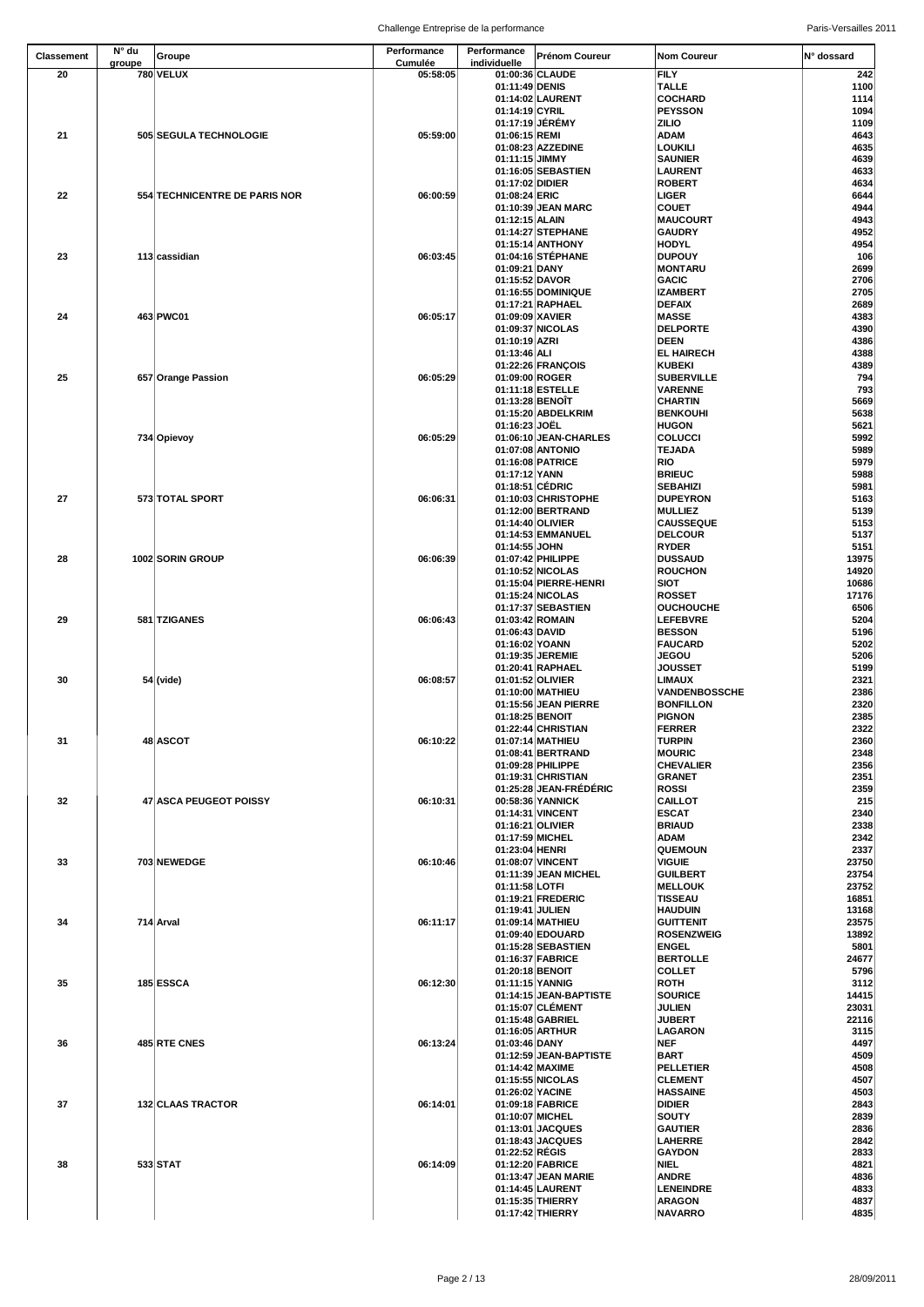| <b>Classement</b> | N° du  | Groupe                        | Performance                | Performance                       | <b>Prénom Coureur</b>                    | <b>Nom Coureur</b>                        | N° dossard     |
|-------------------|--------|-------------------------------|----------------------------|-----------------------------------|------------------------------------------|-------------------------------------------|----------------|
| 39                | groupe | 722 AS CEIDF                  | <b>Cumulée</b><br>06:14:52 | individuelle                      | 01:11:23 CHRISTIAN                       | <b>FREMAUX</b>                            | 611            |
|                   |        |                               |                            |                                   | 01:11:49 FABRICE                         | <b>LEROY DUCARDONOY</b>                   | 607            |
|                   |        |                               |                            | 01:12:16 DANIEL                   |                                          | <b>LUONG-SI</b>                           | 614            |
|                   |        |                               |                            | 01:21:16 ERIC                     | 01:18:08 SÉBASTIEN                       | <b>GALTIER</b><br><b>DHERANT</b>          | 612<br>621     |
| 40                |        | 552 TEAM VINCI FACILITIES RUN | 06:15:18                   |                                   | 01:09:21 RAPHAEL                         | <b>DIEZ</b>                               | 4929           |
|                   |        |                               |                            |                                   | 01:14:16 NICOLAS                         | <b>CHEVANCE</b>                           | 4931           |
|                   |        |                               |                            |                                   | 01:15:14 FABRICE                         | <b>BARTIER</b>                            | 4932           |
|                   |        |                               |                            |                                   | 01:15:39 FREDERIC<br>01:20:48 FRANCK     | <b>CATHALA</b><br><b>CATONNET</b>         | 4934<br>4925   |
| 41                |        | 665 SAP FRANCE                | 06:15:21                   |                                   | 01:09:18 PHILIPPE                        | <b>SIRE</b>                               | 5712           |
|                   |        |                               |                            |                                   | 01:13:49 GREGOIRE                        | <b>CACHEUX</b>                            | 5702           |
|                   |        |                               |                            | 01:17:04 DAVID                    |                                          | <b>GONZALEZ</b>                           | 5710           |
|                   |        |                               |                            |                                   | <b>THOMAS</b><br>01:18:06 CHRISTOPHE     | <b>COAN</b><br><b>DESCHAMPS</b>           | 5705<br>5696   |
| 42                |        | 589 USCPCA                    | 06:15:22                   | 01:10:43 DAVID                    |                                          | <b>LUCEAU</b>                             | 5258           |
|                   |        |                               |                            |                                   | 01:12:49 MICHAEL                         | <b>ESCALIER</b>                           | 5264           |
|                   |        |                               |                            | 01:16:26 SILVAIN                  |                                          | <b>LAMBERT</b>                            | 5257           |
|                   |        |                               |                            | 01:17:09 BENOIT                   | 01:18:15 MANUEL                          | <b>PICANDET</b><br><b>SOUSA FONSECA</b>   | 5270<br>5266   |
| 43                |        | 64 AZR LES MORDUS             | 06:16:28                   | 01:12:44 TOMMY                    |                                          | <b>DJERBI</b>                             | 2458           |
|                   |        |                               |                            |                                   | 01:13:58 ANTHONY                         | <b>LOUEDEC</b>                            | 2459           |
|                   |        |                               |                            | 01:15:00 DENIS                    |                                          | <b>DUBOIS</b>                             | 2443           |
|                   |        |                               |                            | 01:16:49 MICHEL<br>01:17:57 ROGER |                                          | <b>STEFANCIC</b><br><b>BILLARD</b>        | 2444<br>2461   |
| 44                |        | 9ABBOTT                       | 06:16:44                   |                                   | 01:11:52 FABRICE                         | <b>GILLAS</b>                             | 2076           |
|                   |        |                               |                            | 01:13:12 GUIDO                    |                                          | <b>MARINELLI</b>                          | 2089           |
|                   |        |                               |                            |                                   | 01:13:16 CLEMENT                         | <b>LAURAS</b>                             | 2075           |
|                   |        |                               |                            |                                   | 01:18:44 CHRISTOPHE                      | <b>GARABEDIAN</b>                         | 2079           |
| 45                |        | 776 POWERADE                  | 06:17:25                   | 01:06:39 ROMAIN                   | 01:19:40 EMMANUELLE                      | <b>BAYARD</b><br><b>FOREST</b>            | 2086<br>439    |
|                   |        |                               |                            |                                   | 01:11:46 ABDDERRAZZAK                    | <b>ABASSI</b>                             | 443            |
|                   |        |                               |                            |                                   | 01:13:55 LAURENT                         | <b>BERNARDI</b>                           | 440            |
|                   |        |                               |                            |                                   | 01:15:06 CHRISTOPHE                      | <b>LALANNE</b>                            | 441            |
| 46                |        | 123 CE CNAF                   | 06:17:58                   | 01:29:59 NADIA<br>01:09:44 ERIC   |                                          | <b>KARKAR-ROMAIN</b><br><b>DESROZIERS</b> | 438<br>2771    |
|                   |        |                               |                            |                                   | 01:12:43 STEPHANE                        | <b>CHAMPY</b>                             | 2772           |
|                   |        |                               |                            |                                   | 01:16:06 SYLVAIN                         | GRENARD                                   | 2777           |
|                   |        |                               |                            |                                   | 01:17:48 THIERRY                         | <b>VAN WASSENHOVE</b>                     | 2786           |
| 47                |        | 111 Casino d'Enghien          | 06:18:00                   |                                   | 01:21:37 LAURENT<br>01:10:18 SYLVAIN     | GAUNARD<br><b>MILLOIS</b>                 | 2788<br>2649   |
|                   |        |                               |                            | 01:12:11 LUCIEN                   |                                          | <b>VIALE</b>                              | 2646           |
|                   |        |                               |                            | 01:17:20 ERIC                     |                                          | <b>REYNAUD</b>                            | 2656           |
|                   |        |                               |                            | 01:18:28 LOIC                     |                                          | <b>PRIGENT</b>                            | 2667           |
|                   |        |                               |                            |                                   | 01:19:43 VIRGINIE                        | <b>THEVENOT</b>                           | 107            |
| 48                |        | 560 THALES COMMUNICATION      | 06:18:11                   | 01:11:29 GILLES<br>01:14:38 ERIC  |                                          | <b>MERCIER</b><br><b>MOTTIER</b>          | 5068<br>5063   |
|                   |        |                               |                            | 01:16:42 LIONEL                   |                                          | <b>BESSON</b>                             | 5057           |
|                   |        |                               |                            | 01:17:21 SIMEON                   |                                          | <b>WAGNER</b>                             | 5058           |
|                   |        |                               |                            |                                   | 01:18:01 JEAN CLAUDE<br>01:15:11 MATHIEU | <b>FAIVRE</b>                             | 5048           |
| 49                |        | 730 Hilton Paris              | 06:19:16                   | 01:15:59 ADRIEN                   |                                          | <b>CORDIER</b><br><b>TAHON</b>            | 21647<br>10924 |
|                   |        |                               |                            |                                   | 01:16:01 MATTHIEU                        | <b>CHAZAL</b>                             | 6432           |
|                   |        |                               |                            |                                   | <b>MAHER</b>                             | <b>BELLABAS</b>                           | 6430           |
|                   |        |                               |                            |                                   | 01:16:04 NICOLAS                         | <b>ZAKARIAN</b>                           | 6416           |
| 50                |        | 506 SENNHEISER FRANCE         | 06:21:37                   | 01:16:00 PASCAL                   | 00:54:49 GUILLAUME                       | <b>ERAUD</b><br><b>FAIVRE</b>             | 4669<br>4657   |
|                   |        |                               |                            |                                   | 01:16:45 FRANCK                          | <b>DIAGANA</b>                            | 4655           |
|                   |        |                               |                            | 01:26:02 BENOIT                   |                                          | <b>NOEL</b>                               | 4666           |
|                   |        |                               |                            | 01:28:01 DENIS                    |                                          | <b>MONNIER</b>                            | 4654           |
| 51                |        | 338 Les irreductibles Dassaul | 06:22:15                   | 01:11:08 DAMIEN                   | 01:15:56 FLORIAN                         | <b>GUILLEMOT</b><br><b>FASOLO</b>         | 3747<br>3748   |
|                   |        |                               |                            | 01:17:43 DAMIEN                   |                                          | <b>SERROR</b>                             | 3741           |
|                   |        |                               |                            |                                   | 01:18:28 BERTRAND                        | <b>DUBOIS</b>                             | 3745           |
|                   |        |                               |                            |                                   | 01:19:00 MATHIEU                         | <b>SIBERT</b>                             | 3746           |
| 52                |        | 715 BVA                       | 06:22:36                   | 01:10:55 ROBIN<br>01:16:19 BENOIT |                                          | <b>COLLIGNON</b><br><b>BOUILLE</b>        | 5853<br>5859   |
|                   |        |                               |                            |                                   | 01:18:07 RAPHAËL                         | <b>MOREAU</b>                             | 5818           |
|                   |        |                               |                            | 01:18:30 ERIC                     |                                          | <b>JACQUET</b>                            | 5844           |
|                   |        |                               |                            |                                   | 01:18:45 THIERRY                         | <b>RUEZ</b>                               | 5845           |
| 53                |        | 413 Nestlé France             | 06:22:40                   | 01:09:19 DAMIEN                   | 01:17:17 SAMUEL                          | GIRAUD<br><b>BAROUKH</b>                  | 4098<br>4093   |
|                   |        |                               |                            |                                   | 01:17:18 FRANÇOIS                        | <b>HAUVILLE</b>                           | 4099           |
|                   |        |                               |                            |                                   | 01:18:25 JEAN-BENOIT                     | <b>DE LACOSTE</b>                         | 4094           |
|                   |        |                               |                            |                                   | 01:20:21 FLAVIEN                         | <b>DE LACOSTE</b>                         | 4105           |
| 54                |        | 439 PARIS OUEST CONSTRUCTION  | 06:23:47                   | 01:13:59 ADRIEN                   | 01:12:59 GWENAEL                         | <b>DELEPINE</b><br><b>PLACE</b>           | 4272           |
|                   |        |                               |                            |                                   | 01:16:49 SEBASTIEN                       | <b>FULERO</b>                             | 4256<br>4262   |
|                   |        |                               |                            |                                   | 01:19:34 SEBASTIEN                       | <b>SCARROTT</b>                           | 4275           |
|                   |        |                               |                            | 01:20:26 SOPHIE                   |                                          | <b>HUBERT</b>                             | 4265           |
| 55                |        | 1003 Apple France             | 06:24:48                   |                                   | 01:06:36 MARC-ANTOINE                    | <b>GUILMART</b>                           | 203            |
|                   |        |                               |                            |                                   | 01:06:49 SEBASTIEN<br>01:18:19 BERNARD   | <b>DE VIAL</b><br><b>CLAUDET</b>          | 188<br>23384   |
|                   |        |                               |                            |                                   | 01:19:57 ALEXANDRE                       | <b>MOHA</b>                               | 6651           |
|                   |        |                               |                            |                                   | 01:33:07 STEPHANE                        | <b>NOET</b>                               | 10295          |
| 56                |        | 170 EATON                     | 06:25:05                   |                                   | 01:13:12 PHILIPPE                        | <b>QUEIROGA</b>                           | 3007           |
|                   |        |                               |                            |                                   | 01:14:05 ARNOLD<br>01:17:30 ARLINDO      | <b>YVRAY</b><br><b>DA COSTA</b>           | 3025<br>3010   |
|                   |        |                               |                            |                                   | 01:20:00 STEPHANE                        | <b>GESBERT</b>                            | 3015           |
|                   |        |                               |                            |                                   | 01:20:18 PROSPER                         | <b>PREIRA</b>                             | 3008           |
| 57                |        | <b>179 ENTENTE 36</b>         | 06:25:11                   |                                   | 01:05:03 FRANCK                          | <b>NAUDIN</b>                             | 104            |
|                   |        |                               |                            | 01:15:22 CEDRIC                   |                                          | <b>LABAISSE</b>                           | 3083           |
|                   |        |                               |                            | 01:20:16 MARIO                    | 01:17:50 PATRICK                         | <b>YVARS</b><br><b>HERBIN</b>             | 3082<br>17628  |
|                   |        |                               |                            |                                   | 01:26:40 ROMUALD                         | <b>GIRARDOT</b>                           | 3084           |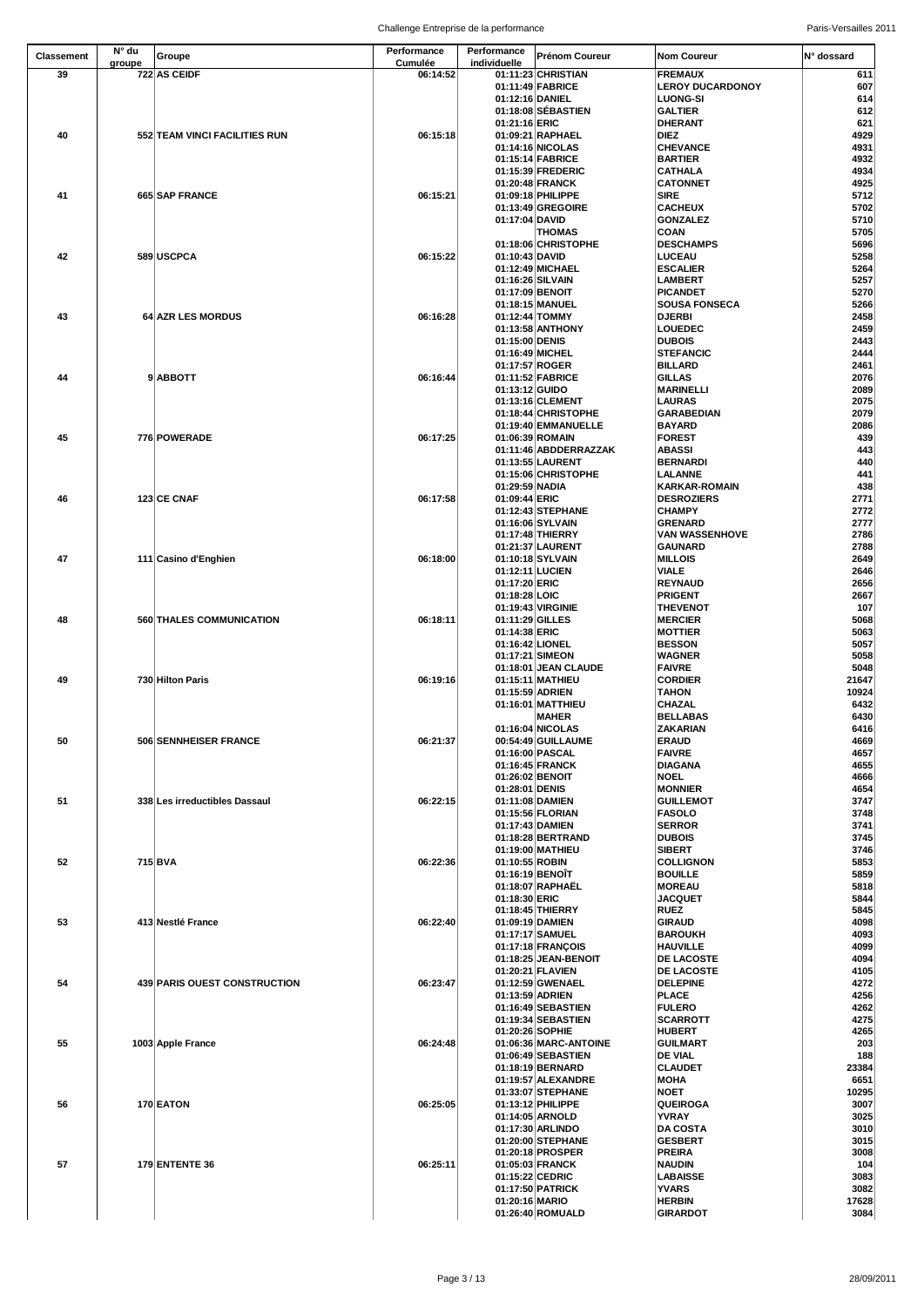| <b>Classement</b> | N° du  | Groupe                        | <b>Performance</b>         | Performance                       | <b>Prénom Coureur</b>                    | <b>Nom Coureur</b>                  | IN° dossard  |
|-------------------|--------|-------------------------------|----------------------------|-----------------------------------|------------------------------------------|-------------------------------------|--------------|
| 58                | groupe | 631 CSC                       | <b>Cumulée</b><br>06:25:13 | individuelle                      | 01:06:44 FLORIAN                         | <b>MORON</b>                        | 209          |
|                   |        |                               |                            |                                   | 01:15:57 LAURENT                         | <b>BARATTE</b>                      | 5527         |
|                   |        |                               |                            |                                   | 01:16:36 ANTOINE                         | LECELLIER                           | 5524         |
|                   |        |                               |                            | 01:22:42 DENIS                    | 01:23:14 CHRISTOPHE                      | <b>PICARD</b><br><b>COTTE</b>       | 5522<br>5517 |
| 59                |        | 626 AUSY RUNNING TEAM         | 06:25:20                   |                                   | 01:12:03 ANTOINE                         | <b>TACHEAU</b>                      | 5501         |
|                   |        |                               |                            | 01:17:04 SIMON                    |                                          | <b>VASSAL</b>                       | 5492         |
|                   |        |                               |                            |                                   | 01:17:14 ARNAUD                          | <b>LESAGE</b>                       | 5491         |
|                   |        |                               |                            | 01:19:02 DHIA                     | 01:19:57 GEOFFROY                        | <b>SEFSAFI</b><br><b>PEREIRA</b>    | 5506<br>5480 |
| 60                |        | 499 SANITRA SERVICES          | 06:25:37                   |                                   | 01:10:32 LAURENT                         | <b>FILLASTRE</b>                    | 4596         |
|                   |        |                               |                            |                                   | <b>YANN</b>                              | <b>FILLASTRE</b>                    | 4587         |
|                   |        |                               |                            |                                   | 01:17:57 PASCAL                          | <b>JOLY</b>                         | 4590         |
|                   |        |                               |                            | 01:23:19 PAULO                    | 01:23:17 SEBASTIEN                       | <b>OUSSET</b><br><b>DE OLIVEIRA</b> | 4588<br>4597 |
| 61                |        | 124 CE SGN SQY                | 06:25:47                   | 01:13:51 DANIEL                   |                                          | <b>BAQUERISSE</b>                   | 2791         |
|                   |        |                               |                            |                                   | 01:14:36 NICOLAS                         | <b>RUFFIN</b>                       | 2790         |
|                   |        |                               |                            |                                   | 01:14:53 ROMAIN                          | <b>LEGUY</b>                        | 2794         |
|                   |        |                               |                            |                                   | 01:20:31 MATHIEU<br>01:21:56 FLORIAN     | <b>LOSINGER</b><br><b>MEZE</b>      | 2793<br>2792 |
| 62                |        | 37 AS D&O                     | 06:25:51                   |                                   | 01:04:44 FABRICE                         | <b>PALANY</b>                       | 2274         |
|                   |        |                               |                            |                                   | 01:11:58 CHRISTOPHE                      | <b>TRIBALLIER</b>                   | 2272         |
|                   |        |                               |                            | 01:22:08 LOUIS                    | 01:23:12 GÉRARD                          | <b>BERLIER</b><br><b>ARIPA</b>      | 2275         |
|                   |        |                               |                            | 01:23:49 CÉSAR                    |                                          | <b>VALLE RAMIREZ</b>                | 2270<br>2273 |
| 63                |        | 779 TRANSILIEN                | 06:27:15                   | 01:03:56 GILLES                   |                                          | <b>SAILLY</b>                       | 432          |
|                   |        |                               |                            |                                   | 01:08:11 ARNAUD                          | <b>JOUFFROY</b>                     | 429          |
|                   |        |                               |                            |                                   | 01:14:38 FRANCK<br>01:18:36 BERNARD      | <b>MEUNIER</b><br><b>SOFFRITTI</b>  | 426<br>428   |
|                   |        |                               |                            |                                   | 01:41:54 PHILIPPE                        | <b>DE CARVALHO RUAS</b>             | 433          |
| 64                |        | 527 SPORTS LOISIRS SANOFI AVE | 06:27:45                   |                                   | 01:14:28 FRANCK                          | <b>POITIERS</b>                     | 4792         |
|                   |        |                               |                            | 01:15:02 SERGE                    |                                          | <b>PERARD</b>                       | 4791         |
|                   |        |                               |                            | 01:18:04 DENIS<br>01:19:37 PASCAL |                                          | <b>BAUDUIN</b><br>PAUL              | 4775<br>4789 |
|                   |        |                               |                            |                                   | 01:20:34 MARIE ANGE                      | <b>N ZOUTANI</b>                    | 4788         |
| 65                |        | 672 SUBSEA 7                  | 06:28:20                   |                                   | 01:13:52 WILLIAM                         | <b>SATTLER</b>                      | 5754         |
|                   |        |                               |                            |                                   | 01:15:40 PIERRE ALAIN                    | <b>MARCHADOUR</b>                   | 5743         |
|                   |        |                               |                            |                                   | 01:17:12 ROELAND<br>01:19:24 THIBAULT    | <b>SWINKELS</b><br><b>BRUNEL</b>    | 5742<br>5752 |
|                   |        |                               |                            | 01:22:12 ALAIN                    |                                          | <b>CHALUMOT</b>                     | 5746         |
| 66                |        | 39 AS IDLP                    | 06:28:40                   |                                   | 01:04:34 PASCAL                          | <b>TRICOT</b>                       | 2302         |
|                   |        |                               |                            |                                   | 01:17:17 SYLVIO JULES                    | <b>AUROKEUM</b>                     | 2301         |
|                   |        |                               |                            | 01:18:16 GUY                      | 01:21:09 LAURENT                         | <b>ROUSSEAU</b><br><b>LEFEBVRE</b>  | 2298<br>2299 |
|                   |        |                               |                            | 01:27:24 SONIA                    |                                          | <b>D AGOSTINO</b>                   | 2294         |
| 67                |        | 737 Université de Versailles  | 06:29:03                   |                                   | 01:10:15 ARNAUD                          | <b>VAN DYCK</b>                     | 6288         |
|                   |        |                               |                            |                                   | 01:13:25 CHARLES                         | <b>HOSLIN</b>                       | 6266         |
|                   |        |                               |                            |                                   | 01:17:44 NICOLAS<br>01:23:19 MUSTAPHA    | <b>DE RYCKE</b><br><b>FADILI</b>    | 6267<br>6272 |
|                   |        |                               |                            | 01:24:20 MARC                     |                                          | <b>PREVOST</b>                      | 6250         |
| 68                |        | 4 A.S.MICHELIN BLANZY         | 06:29:35                   |                                   | 01:12:10 ROBERT                          | <b>DELARCHE</b>                     | 2054         |
|                   |        |                               |                            |                                   | 01:18:16 JEAN MARC                       | <b>SAVETIER</b>                     | 2060         |
|                   |        |                               |                            |                                   | 01:18:26 GERARD<br>01:20:16 HUGUES       | <b>LONJARRET</b><br><b>EGLY</b>     | 2051<br>2061 |
|                   |        |                               |                            | 01:20:27 LIONEL                   |                                          | <b>RAOUL</b>                        | 2049         |
| 69                |        | 38 AS GE/CGR                  | 06:29:39                   |                                   | 01:15:46 AURÉLIEN                        | <b>GADENNE</b>                      | 5476         |
|                   |        |                               |                            |                                   | 01:16:09 PHILIPPE                        | <b>LARTIGUE</b>                     | 2284         |
|                   |        |                               |                            | 01:18:52 ANDRÉ                    | 01:16:53 OLIVIER                         | <b>DUHAMEL</b><br><b>BON</b>        | 2290<br>2277 |
|                   |        |                               |                            | 01:21:59 PIERRE                   |                                          | <b>BOULICOT</b>                     | 2279         |
| 70                |        | 425 Oce dur                   | 06:29:42                   |                                   | 01:15:07 EMMANUEL                        | <b>PECHINE</b>                      | 4167         |
|                   |        |                               |                            |                                   | 01:15:08 MATHIAS<br><b>OLIVIER</b>       | <b>MARGULIES</b><br><b>DUVAL</b>    | 4173<br>4172 |
|                   |        |                               |                            |                                   | 01:21:55 PIERRE-YVES                     | <b>LEGALL</b>                       | 4174         |
|                   |        |                               |                            | 01:22:24 EMERIC                   |                                          | <b>MEIGNAN</b>                      | 4175         |
| 71                |        | 174 e-FRONTECH                | 06:30:23                   |                                   | 01:12:05 JEAN-PHILIPPE                   | <b>SCHLOSSER</b>                    | 3070         |
|                   |        |                               |                            |                                   | 01:15:23 HARITIANA<br>01:18:57 SÉBASTIEN | <b>RAHOELINA</b><br><b>DELPECH</b>  | 3060<br>3069 |
|                   |        |                               |                            | 01:21:10 PAUL                     |                                          | <b>LEPICARD</b>                     | 3062         |
|                   |        |                               |                            | 01:22:48 DIANE                    |                                          | <b>LEPICARD</b>                     | 3063         |
| 72                |        | 604 VISION IT GROUP           | 06:30:33                   |                                   | 01:11:51 THIBAULT                        | <b>MATTERN</b>                      | 5365         |
|                   |        |                               |                            | 01:15:51 BRUNO<br>01:20:17 TAIEB  |                                          | <b>ARNOUX</b><br><b>EZZETOUNI</b>   | 5370<br>1857 |
|                   |        |                               |                            |                                   | 01:20:40 JEAN JACQUES                    | <b>LENAFF</b>                       | 5361         |
|                   |        |                               |                            |                                   | 01:21:54 JOHANN                          | <b>STOURM</b>                       | 5369         |
| 73                |        | 28 ANDRA                      | 06:30:44                   | 01:17:00 YVAN                     | 01:03:19 FREDERIC                        | <b>BARBETTE</b><br><b>SIMORRE</b>   | 246          |
|                   |        |                               |                            | 01:19:11 PASCAL                   |                                          | <b>NEDELEC</b>                      | 2203<br>2207 |
|                   |        |                               |                            |                                   | 01:20:28 PASCAL                          | <b>FOURAGE</b>                      | 2205         |
|                   |        |                               |                            | 01:30:46 HERVE                    |                                          | <b>BIENVENU</b>                     | 2204         |
| 74                |        | <b>36 AS CREDIT FONCIER</b>   | 06:31:00                   |                                   | 01:06:27 ANTONIO<br>01:11:50 SEBASTIEN   | <b>PINTO</b><br><b>LAPPARRA</b>     | 2259<br>2253 |
|                   |        |                               |                            |                                   | 01:22:02 FREDERIC                        | <b>CLEMENT</b>                      | 2262         |
|                   |        |                               |                            |                                   | 01:24:06 SEBASTIEN                       | <b>FRANCOUAL</b>                    | 2264         |
|                   |        |                               |                            | 01:26:35 MALIKA                   |                                          | <b>LEGENDRE</b>                     | 2250         |
| 75                |        | 25 AMICALE YVETOT ATHLETISME  | 06:31:18                   |                                   | 01:12:08 CHRISTOPHE<br>01:15:34 ESTELLE  | <b>RASSET</b><br><b>FABRICE</b>     | 2188<br>2184 |
|                   |        |                               |                            | 01:18:00 BENOIT                   |                                          | <b>CANCHON</b>                      | 2182         |
|                   |        |                               |                            | 01:20:43 AHMED                    |                                          | <b>BENHAMMOUDA</b>                  | 2181         |
| 76                |        |                               | 06:31:44                   | 01:24:53 PIERRE                   | 01:03:22 MANUEL                          | <b>GOSSET</b><br><b>LEFEBVRE</b>    | 2185         |
|                   |        | <b>288 KYU</b>                |                            |                                   | 01:17:05 FABRICE                         | <b>BRUNEL</b>                       | 3537<br>3541 |
|                   |        |                               |                            |                                   | 01:20:21 RAPHAEL                         | <b>SOULIE</b>                       | 3539         |
|                   |        |                               |                            |                                   | 01:24:06 LAURENT                         | <b>GIORDANI</b>                     | 3545         |
|                   |        |                               |                            | 01:26:50 BENOIT                   |                                          | <b>MAHMOUDI</b>                     | 3543         |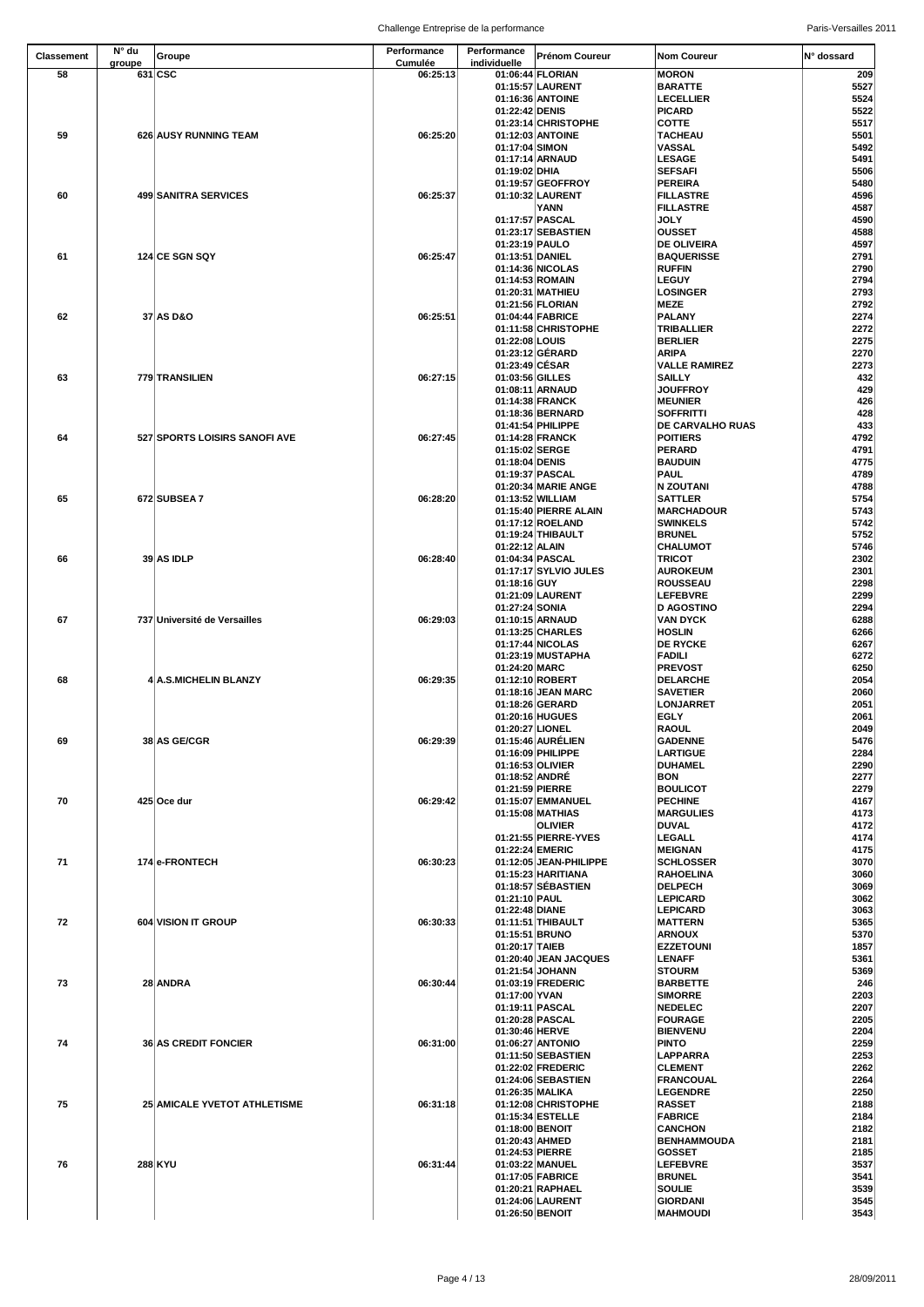| <b>Classement</b> | $N^{\circ}$ du | Groupe                        | Performance                | Performance                       | <b>Prénom Coureur</b>                   | <b>Nom Coureur</b>                   | <b>N°</b> dossard |
|-------------------|----------------|-------------------------------|----------------------------|-----------------------------------|-----------------------------------------|--------------------------------------|-------------------|
| 77                | groupe         | 118 CCSC EDF GDF              | <b>Cumulée</b><br>06:32:34 | individuelle<br>01:11:14 AXEL     |                                         | <b>WATTIEZ</b>                       | 2727              |
|                   |                |                               |                            |                                   | 01:18:10 PASCALE                        | <b>CATHERINE</b>                     | 2721              |
|                   |                |                               |                            |                                   | 01:19:52 SÉVERINE                       | <b>GROSJEAN</b>                      | 2719              |
|                   |                |                               |                            |                                   | 01:20:06 THIBAUT                        | <b>WATTIEZ</b>                       | 2728              |
|                   |                |                               |                            |                                   | 01:23:12 CHRISTIAN                      | <b>DELOOF</b>                        | 2731              |
| 78                |                | <b>30 ANSYS FRANCE</b>        | 06:33:47                   |                                   | 01:10:42 LANDRY                         | <b>AUDONNET</b>                      | 2224              |
|                   |                |                               |                            |                                   | 01:10:55 VINCENT<br>01:20:27 NICOLAS    | <b>DUVEAU</b><br><b>CORFA</b>        | 2219              |
|                   |                |                               |                            |                                   | 01:25:01 PASCALE                        | <b>HOUILLON</b>                      | 2222<br>2218      |
|                   |                |                               |                            |                                   | 01:26:42 JACQUES                        | <b>DEPONT</b>                        | 2215              |
| 79                |                | 606 VIVARTE                   | 06:33:58                   | 01:02:37 HERVE                    |                                         | <b>PERRIN</b>                        | 216               |
|                   |                |                               |                            | 01:17:17 ERIC                     |                                         | DALI                                 | 5373              |
|                   |                |                               |                            |                                   | 01:21:38 MAGALIE                        | <b>QUERE</b>                         | 5376              |
|                   |                |                               |                            |                                   | 01:26:13 PIERRE BENOIT                  | <b>ROBERT</b>                        | 5375              |
| 80                |                | 432 OPERA NATIONAL DE PARIS   | 06:34:01                   | 01:04:18 JEAN                     | <b>IRIS</b>                             | <b>GANDAIS</b><br><b>RAFFARD</b>     | 5382<br>4226      |
|                   |                |                               |                            |                                   | 01:18:56 JEREMY                         | <b>DURET</b>                         | 4221              |
|                   |                |                               |                            | 01:22:24 YANN                     |                                         | <b>LUCE ANTOINETTE</b>               | 4227              |
|                   |                |                               |                            | 01:23:43 YVES                     |                                         | <b>GAUTIER</b>                       | 4222              |
|                   |                |                               |                            | 01:24:40 GUY                      |                                         | <b>GIGOT</b>                         | 4213              |
| 81                |                | 245 GUIRY                     | 06:34:34                   |                                   | 01:12:41 NICOLAS                        | <b>BERSIER</b>                       | 3361              |
|                   |                |                               |                            |                                   | 01:15:38 DOMINIQUE                      | <b>BERSIER</b>                       | 3365              |
|                   |                |                               |                            |                                   | 01:17:47 THOMAS<br>01:18:25 STÉPHANE    | <b>CAVAN</b><br><b>CAVAN</b>         | 3363<br>3364      |
|                   |                |                               |                            |                                   | 01:30:03 VINCENT                        | <b>GEREMY</b>                        | 3362              |
| 82                |                | 225 GECINA                    | 06:35:24                   | 01:11:33 JOUKO                    |                                         | <b>ISTOLAINEN</b>                    | 3298              |
|                   |                |                               |                            |                                   | 01:18:07 LUDOVIC                        | <b>VARET</b>                         | 3302              |
|                   |                |                               |                            | 01:19:46 HERVE                    |                                         | <b>GACHE</b>                         | 3294              |
|                   |                |                               |                            |                                   | 01:21:24 GUILLAUME                      | <b>RODRIGUEZ</b>                     | 3303              |
|                   |                |                               |                            |                                   | 01:24:34 LAURENT                        | <b>BEAUDOIN</b>                      | 3304              |
| 83                |                | 535 Steria                    | 06:35:50                   | 01:09:37 JULIEN<br>01:11:49 DAVID |                                         | <b>PELLISSIER</b><br><b>ODENTHAL</b> | 4868<br>4866      |
|                   |                |                               |                            | 01:16:25 AHMED                    |                                         | <b>HENNI</b>                         | 4871              |
|                   |                |                               |                            |                                   | 01:26:27 DAMIEN                         | <b>MARTINEAU</b>                     | 4867              |
|                   |                |                               |                            |                                   | 01:31:32 NASSAR                         | <b>SHAH</b>                          | 4870              |
| 84                |                | $593$ UTO                     | 06:35:54                   |                                   | 01:14:58 NICOLAS                        | <b>HUBERT</b>                        | 5322              |
|                   |                |                               |                            |                                   | 01:16:43 GREGORIE                       | <b>PETITCLERC</b>                    | 5317              |
|                   |                |                               |                            |                                   | 01:20:56 JEAN LUC                       | <b>BOUE</b>                          | 5321              |
|                   |                |                               |                            | 01:22:15 JULIEN                   | 01:21:02 JEAN PHILIPPE                  | <b>MASSY</b><br><b>ABRANTES</b>      | 5313<br>5320      |
| 85                |                | 61 AXA SPORTS ET LOISIRS      | 06:36:12                   |                                   | 01:13:10 PHILIPPE                       | <b>DROUET</b>                        | 2418              |
|                   |                |                               |                            |                                   | 01:14:04 VINCENT                        | <b>LAUDOU</b>                        | 2420              |
|                   |                |                               |                            |                                   | 01:22:32 MICHEL                         | <b>PAQUET</b>                        | 2419              |
|                   |                |                               |                            |                                   | 01:22:34 PHILIPPE                       | GRARD                                | 2423              |
|                   |                |                               |                            |                                   | 01:23:52 CHRISTIAN                      | <b>MALEZIEUX</b>                     | 2417              |
| 86                |                | 608 Voies navigables de Franc | 06:38:15                   |                                   | 01:16:03 MANUEL                         | <b>MAVEL</b>                         | 5398              |
|                   |                |                               |                            | 01:17:49 LIONEL<br>01:20:05 ANDRÉ |                                         | <b>CHARTIER</b><br><b>DA FONSECA</b> | 5404<br>5399      |
|                   |                |                               |                            |                                   | 01:20:06 JEAN-MARC                      | <b>LAVALLARD</b>                     | 5401              |
|                   |                |                               |                            | 01:24:12 DAVID                    |                                         | <b>HAMEL</b>                         | 5406              |
| 87                |                | 477 RICHARDSON                | 06:39:01                   | 01:17:27 JORGE                    |                                         | <b>SERRA DIAS</b>                    | 4472              |
|                   |                |                               |                            |                                   | 01:17:30 RICARDO                        | <b>MIRANDA</b>                       | 4473              |
|                   |                |                               |                            |                                   | 01:18:47 DOMINIQUE                      | <b>GIRARD</b>                        | 4477              |
|                   |                |                               |                            | 01:20:17 ERIC                     |                                         | <b>JOLAIN</b>                        | 4479              |
| 88                |                | 515 SIMPLY MARKET             | 06:40:24                   |                                   | 01:25:00 FABRICE<br>01:15:08 BENOÎT     | <b>DIERICKX</b><br><b>DAVID</b>      | 4478<br>4715      |
|                   |                |                               |                            | 01:15:58 YANN                     |                                         | <b>GOHIEC</b>                        | 4725              |
|                   |                |                               |                            | 01:21:37 JULIEN                   |                                         | <b>PERDRIX</b>                       | 4711              |
|                   |                |                               |                            |                                   | 01:23:14 THOMAS                         | <b>CHARPENTIER</b>                   | 4726              |
|                   |                |                               |                            |                                   | 01:24:27 FLORIAN                        | <b>COTTINEAU</b>                     | 4721              |
| 89                |                | 223 GAZATAC                   | 06:40:25                   |                                   | 00:58:40 YOUSSEF                        | <b>HOUKASSE</b>                      | 3274              |
|                   |                |                               |                            | 01:08:01 NIZAR                    |                                         | <b>AYADI</b>                         | 3275              |
|                   |                |                               |                            | 01:28:40 JAMEL                    | 01:17:21 MICHEL                         | <b>CANOT</b><br><b>GARBAA</b>        | 3280<br>3281      |
|                   |                |                               |                            | 01:47:43 BRUNO                    |                                         | <b>DESCHAMPS</b>                     | 3279              |
| 90                |                | 433 ORANGE                    | 06:42:17                   |                                   | 01:12:01 JACQUES                        | <b>HAMARD</b>                        | 4242              |
|                   |                |                               |                            |                                   | 01:13:43 CHRISTIAN                      | <b>COULON</b>                        | 4237              |
|                   |                |                               |                            | 01:21:16 PIERRE                   |                                         | <b>CHAN YAO CHONG</b>                | 4231              |
|                   |                |                               |                            | 01:27:27 SOPHIE                   |                                         | <b>BOLO</b>                          | 4229              |
| 91                |                | 534 STE MOREL                 | 06:43:29                   |                                   | 01:27:50 PATRICE<br>01:15:46 CHRISTOPHE | <b>ABOLIN</b><br><b>ESCOURIDO</b>    | 4235<br>4851      |
|                   |                |                               |                            | 01:18:23 JULIEN                   |                                         | <b>BEN AMAR</b>                      | 4853              |
|                   |                |                               |                            | 01:21:10 HERVE                    |                                         | <b>DE LELLIS</b>                     | 4860              |
|                   |                |                               |                            |                                   | 01:23:51 MANUEL                         | <b>TAVARES</b>                       | 4852              |
|                   |                |                               |                            | 01:24:19 BRUNO                    |                                         | <b>MORELLI</b>                       | 4855              |
| 92                |                | 705 ORESYS                    | 06:44:09                   |                                   | 01:10:26 STEPHEN                        | <b>LEPINAU</b>                       | 6216              |
|                   |                |                               |                            |                                   | 01:19:38 ANTOINE                        | <b>GLUTRON</b>                       | 6213              |
|                   |                |                               |                            | 01:21:09 YANN                     | 01:26:06 JEAN-EDOUARD                   | <b>BOUGAUX</b><br>FERRARI            | 6207<br>6220      |
|                   |                |                               |                            |                                   | 01:26:50 FLORENT                        | <b>DUCHATEAU</b>                     | 6214              |
| 93                |                | 42 AS SP AEROPORTS DE PARIS   | 06:44:17                   |                                   | 01:07:16 SEBASTIEN                      | <b>NICOLAS</b>                       | 2313              |
|                   |                |                               |                            |                                   | 01:22:43 CHRISTOPHE                     | <b>MOREAU</b>                        | 2311              |
|                   |                |                               |                            |                                   | 01:23:14 CHRISTOPHE                     | NOUFRAY                              | 2314              |
|                   |                |                               |                            | 01:24:15 BRUNO                    |                                         | <b>WORETH</b>                        | 2310              |
|                   |                |                               |                            |                                   | 01:26:49 FREDERIQUE                     | <b>OLIVIER</b>                       | 2312              |
| 94                |                | 3 3DS                         | 06:45:02                   | 01:17:09 RABIA                    | 01:20:23 ANTOINE                        | <b>MEDDOURI</b><br><b>HORTA</b>      | 2031<br>2036      |
|                   |                |                               |                            |                                   | 01:20:24 PHILIPPE                       | <b>SECHERESSE</b>                    | 2020              |
|                   |                |                               |                            | 01:22:37 HERVÉ                    |                                         | <b>SAUDAIN</b>                       | 2022              |
|                   |                |                               |                            |                                   | 01:24:29 CHRISTOPHE                     | <b>LE CHATELIER</b>                  | 2033              |
| 95                |                | $173$ ECLOR                   | 06:45:20                   |                                   | 01:10:53 FRANCK                         | <b>BARDIN</b>                        | 3045              |
|                   |                |                               |                            |                                   | 01:21:38 EMMANUEL                       | <b>LECLERC</b>                       | 3055              |
|                   |                |                               |                            |                                   | 01:23:41 OLIVIER                        | <b>BERTHO</b>                        | 3051              |
|                   |                |                               |                            |                                   | 01:24:24 FREDERIC<br>01:24:44 ARNAUD    | FRERY<br><b>BESSAC</b>               | 3059<br>3058      |
|                   |                |                               |                            |                                   |                                         |                                      |                   |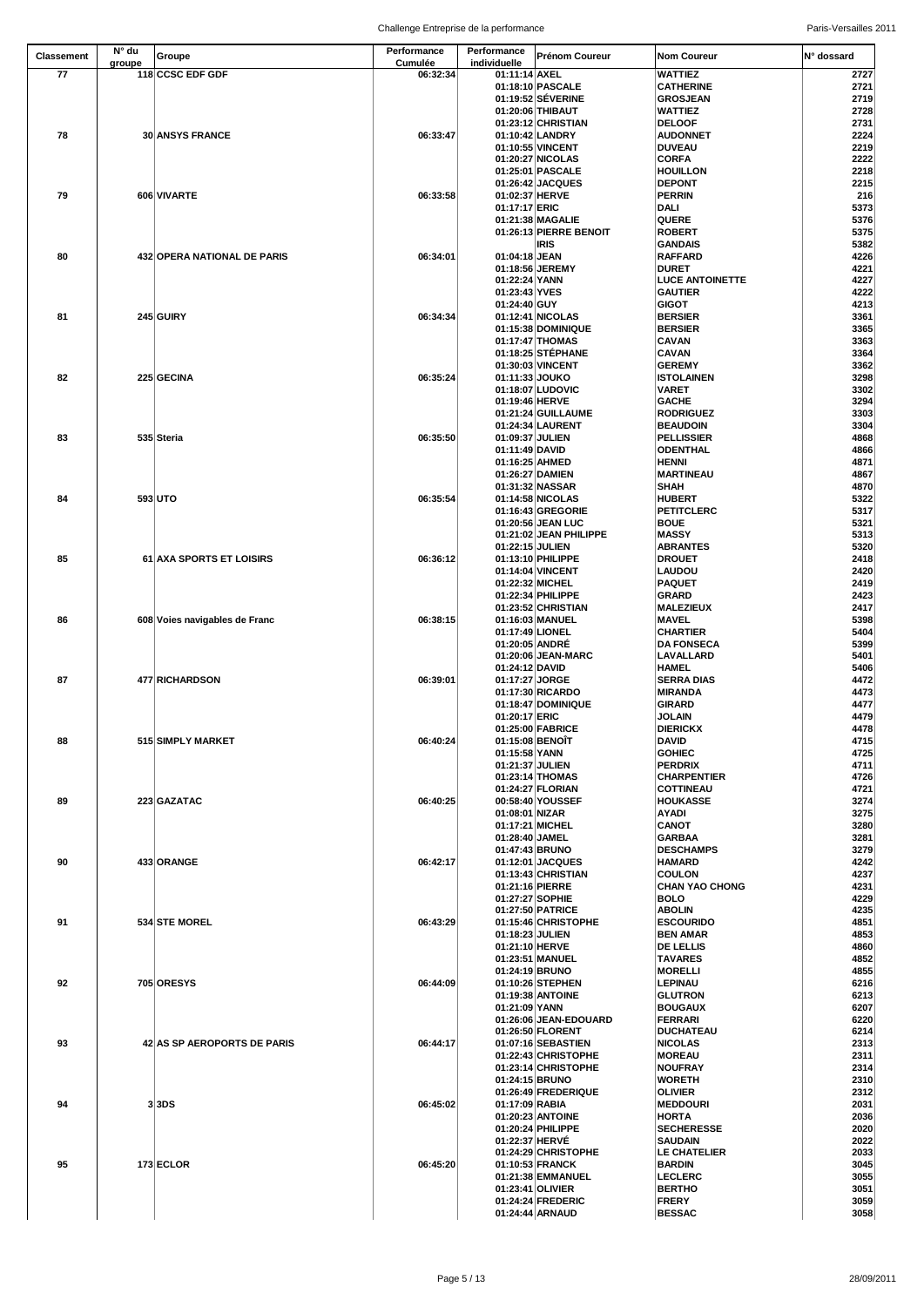| <b>Classement</b> | N° du  | Groupe                        | <b>Performance</b>         | Performance                        | <b>Prénom Coureur</b>                       | <b>Nom Coureur</b>                    | N° dossard    |
|-------------------|--------|-------------------------------|----------------------------|------------------------------------|---------------------------------------------|---------------------------------------|---------------|
| 96                | groupe | 410 NDS RUNNING               | <b>Cumulée</b><br>06:45:42 | individuelle                       | 01:17:25 NICOLAS                            | <b>GAUDE</b>                          | 4056          |
|                   |        |                               |                            | 01:18:54 CYRIL                     |                                             | <b>FENAYROU</b>                       | 4057          |
|                   |        |                               |                            |                                    | <b>NICOLAS</b>                              | <b>ROUSSEL</b>                        | 4059          |
|                   |        |                               |                            |                                    | 01:22:40 PASCAL<br>01:27:49 LUDOVIC         | <b>LE FLOCH</b><br><b>MENETRIER</b>   | 4137<br>4060  |
| 97                |        | 417 NISSAN                    | 06:46:21                   |                                    | 01:17:52 CLAUDE                             | <b>LEROY</b>                          | 4119          |
|                   |        |                               |                            | 01:19:16 PABLO                     |                                             | <b>LAMARCA</b>                        | 4127          |
|                   |        |                               |                            |                                    | 01:21:03 GABRIEL<br>01:21:32 FRANCOIS REGIS | <b>HACQUEBART</b><br><b>CHATELIER</b> | 6099<br>4129  |
|                   |        |                               |                            | 01:26:38 FABIEN                    |                                             | <b>LESORT</b>                         | 4122          |
| 98                |        | 34 ARGAN                      | 06:47:04                   |                                    | 01:13:01 JEAN BAPTISTE                      | <b>REROLLE</b>                        | 2240          |
|                   |        |                               |                            |                                    | 01:13:02 NICOLAS                            | <b>ROY</b>                            | 2246          |
|                   |        |                               |                            |                                    | 01:14:14 JEAN CLAUDE<br>01:22:18 BENOIT     | <b>LE LAN</b><br><b>CHAPPEY</b>       | 2239<br>2242  |
|                   |        |                               |                            |                                    | 01:44:29 FRANCIS                            | <b>ALBERTINELLI</b>                   | 2241          |
| 99                |        | 732 Meurant team              | 06:47:24                   |                                    | 01:16:19 CHRISTOPHE                         | <b>LAFAYE</b>                         | 605           |
|                   |        |                               |                            | 01:21:15 DENIS                     | 01:18:54 BAPTISTE                           | <b>MEURANT</b><br><b>CORMIER</b>      | 606<br>604    |
|                   |        |                               |                            |                                    | 01:24:00 MATHIEU                            | <b>MEURANT</b>                        | 602           |
|                   |        |                               |                            | 01:26:56 REMI                      |                                             | <b>JOLIVALT</b>                       | 601           |
| 100               |        | $17$ AGAP 2                   | 06:47:49                   |                                    | 01:16:00 AURELIEN                           | <b>TAILLEPIED</b>                     | 2130          |
|                   |        |                               |                            | 01:21:22 LOIC                      | 01:20:36 ROMAIN                             | <b>DESBREST</b><br><b>LENIAL</b>      | 2132<br>2137  |
|                   |        |                               |                            | 01:24:40 MARC                      |                                             | <b>BLANC DEPOTEX</b>                  | 2134          |
|                   |        |                               |                            |                                    | 01:25:11 AHOULEY DAVID                      | <b>NEBOUT</b>                         | 2131          |
| 101               |        | 412 NEORUN                    | 06:48:15                   |                                    | 01:11:07 YANNICK<br>01:22:35 BERTRAND       | <b>CLARIS</b><br><b>LAGACHE</b>       | 4087          |
|                   |        |                               |                            |                                    | 01:24:11 NICOLAS                            | <b>LEJEUNE</b>                        | 4080<br>4079  |
|                   |        |                               |                            |                                    | 01:24:34 GUILLAUME                          | <b>MOENNE LOCCOZ</b>                  | 4082          |
|                   |        |                               |                            |                                    | 01:25:48 NICOLAS                            | <b>LAMOUR</b>                         | 4085          |
| 102               |        | 717 EDF Poséidon              | 06:48:22                   |                                    | 01:18:15 LAURENT<br>01:21:04 PASCAL         | <b>VANDAMME</b><br><b>DUFOUR</b>      | 1050<br>1061  |
|                   |        |                               |                            | 01:22:08 AHMED                     |                                             | <b>DJELLALI</b>                       | 1065          |
|                   |        |                               |                            |                                    | 01:23:13 GERALD                             | <b>BOMBERAULT</b>                     | 1057          |
| 103               |        | 584 UNILEVER SPORT FRANCE     | 06:48:44                   | 01:23:42 BRUNO                     | 01:11:19 NICOLAS                            | <b>LAMBERT</b><br><b>LADRANGE</b>     | 1064<br>5228  |
|                   |        |                               |                            |                                    | 01:17:57 PIER PAOLO                         | <b>COLUCCI</b>                        | 5227          |
|                   |        |                               |                            |                                    | 01:24:13 PATRICK                            | <b>BELIN</b>                          | 5235          |
|                   |        |                               |                            |                                    | 01:27:17 MARTIN                             | <b>BAREAU</b>                         | 5221          |
| 104               |        | 411 Neolane                   | 06:48:49                   |                                    | 01:27:58 MARIE LAURE<br>01:11:52 CHRISTIAN  | <b>THEOBALD</b><br><b>BOUESSAY</b>    | 5226<br>4071  |
|                   |        |                               |                            |                                    | 01:13:52 CHRISTOPHE                         | <b>LABREURE</b>                       | 4076          |
|                   |        |                               |                            |                                    | 01:22:55 JEAN-MICHEL                        | <b>RADISKOL</b>                       | 4068          |
|                   |        |                               |                            |                                    | 01:29:51 LUDOVIC                            | <b>VELU</b>                           | 4069          |
| 105               |        | <b>265 INVIVOO</b>            | 06:49:16                   | 01:18:37 VUTHY                     | 01:30:19 THOMAS                             | <b>BOUDALIER</b><br><b>PIN</b>        | 4075<br>3454  |
|                   |        |                               |                            |                                    | 01:20:20 FRÉDÉRIC                           | <b>CARRÉ</b>                          | 3453          |
|                   |        |                               |                            |                                    | 01:22:08 YANNICK                            | <b>GARCIA</b>                         | 3450          |
|                   |        |                               |                            |                                    | 01:24:03 SYLVAIN<br>01:24:08 PHILIPPE       | <b>GAUDEMER</b><br><b>POLICISTO</b>   | 3451<br>19404 |
| 106               |        | 263 INEO TERTIAIRE IDF        | 06:49:23                   | 01:15:27 PIERRE                    |                                             | <b>COTTINY</b>                        | 3435          |
|                   |        |                               |                            |                                    | 01:17:48 JEAN-MARIE                         | <b>TROUVE</b>                         | 3431          |
|                   |        |                               |                            |                                    | 01:20:14 THIERRY                            | <b>BAGNOL</b>                         | 3432          |
|                   |        |                               |                            |                                    | 01:25:09 OLIVIER<br>01:30:45 FRANCK         | <b>MARCOS</b><br><b>CHRISTMANN</b>    | 3434<br>16241 |
| 107               |        | 180 EPSON                     | 06:49:48                   |                                    | 01:07:44 GUILLAUME                          | <b>MARTIN</b>                         | 3092          |
|                   |        |                               |                            |                                    | 01:15:16 JEAN JACQUES                       | <b>LEPRESTRE</b>                      | 3086          |
|                   |        |                               |                            | 01:24:46 YVAN                      | 01:27:28 GERARD                             | <b>LEPLAT</b><br><b>POSE</b>          | 3087<br>3088  |
|                   |        |                               |                            |                                    | 01:34:34 CHRISTOPHE                         | <b>BOULCH</b>                         | 3090          |
| 108               |        | 519 sofregaz                  | 06:50:20                   |                                    | 01:18:20 PIERRE                             | <b>LE VERCHE</b>                      | 4751          |
|                   |        |                               |                            | 01:18:21 ERIC                      | 01:19:50 MATHIEU                            | <b>BILLAULT</b><br><b>CAVAGNAC</b>    | 4749<br>4750  |
|                   |        |                               |                            |                                    | 01:20:03 FREDERIC                           | <b>VENY</b>                           | 4748          |
|                   |        |                               |                            |                                    | 01:33:46 EMMANUEL                           | <b>VEYRAT</b>                         | 4745          |
| 109               |        | <b>122 CE CLIENTELES SNCF</b> | 06:50:46                   |                                    | 01:15:04 FABRICE                            | <b>CORBET</b>                         | 2748          |
|                   |        |                               |                            | 01:17:09 DIDIER<br>01:24:04 XAVIER |                                             | <b>GENDRE</b><br><b>MONTHIEUX</b>     | 2762<br>2750  |
|                   |        |                               |                            | 01:26:19 STEVE                     |                                             | <b>MAGRE</b>                          | 2764          |
|                   |        |                               |                            |                                    | 01:28:10 JEAN FRANCOIS                      | <b>BICHOT</b>                         | 2752          |
| 110               |        | 724 BTP CONSULTANTS           | 06:51:23                   |                                    | 01:04:53 OLIVIER<br>01:12:42 THIBAUD        | <b>COUMONT</b><br><b>CIRY</b>         | 6497<br>1894  |
|                   |        |                               |                            | 01:28:51 DAVID                     |                                             | <b>DA FONSECA GAMEIRO</b>             | 6499          |
|                   |        |                               |                            |                                    | 01:32:06 OLIVIER                            | <b>MAFFEI</b>                         | 1897          |
| 111               |        | 713 AID AND FRIENDS           | 06:51:55                   | 01:32:51 DAVID<br>01:19:36 HERVE   |                                             | <b>BAUSSAC</b><br><b>COCHERIE</b>     | 1895<br>5788  |
|                   |        |                               |                            |                                    | 01:19:50 NICHOLAS                           | <b>OVEL</b>                           | 5784          |
|                   |        |                               |                            |                                    | 01:23:43 FABRICE                            | <b>LINON</b>                          | 5790          |
|                   |        |                               |                            |                                    | 01:23:45 ARNAUD                             | <b>CONTIVAL</b>                       | 5791          |
| 112               |        | 725 CA Cheuvreux              | 06:52:48                   |                                    | 01:25:01 MOHAND<br>01:14:11 SOPHIE          | <b>GUERDOUD</b><br><b>MAUREY</b>      | 5789<br>6492  |
|                   |        |                               |                            |                                    | 01:17:21 QUENTIN                            | <b>LEBLOND</b>                        | 6487          |
|                   |        |                               |                            |                                    | 01:24:15 SEBASTIEN                          | <b>BERRET</b>                         | 6482          |
|                   |        |                               |                            |                                    | 01:27:43 ANDREA<br>01:29:18 RICHARD         | <b>BENEVENTI</b><br><b>HOUBRON</b>    | 6484<br>6490  |
| 113               |        | 50 ASJCDecaux Athlétisme      | 06:53:28                   |                                    | 01:16:14 VINCENT                            | <b>LE GRUIEC</b>                      | 2370          |
|                   |        |                               |                            |                                    | 01:21:53 JEAN-PIERRE                        | <b>DEMARCHEZ</b>                      | 2367          |
|                   |        |                               |                            | 01:22:15 YVES                      | 01:23:03 LAURENT                            | <b>BUSSOD</b><br><b>DESMELIERS</b>    | 2369<br>2371  |
|                   |        |                               |                            |                                    | 01:30:03 JEAN-MICHEL                        | <b>GEFFROY</b>                        | 2372          |
| 114               |        | 509 SETEC FERRO               | 06:55:25                   |                                    | 01:06:40 RENAUD                             | <b>GELLE</b>                          | 799           |
|                   |        |                               |                            |                                    | 01:21:28 THIERRY                            | <b>SOURISSEAU</b>                     | 4679          |
|                   |        |                               |                            |                                    | 01:22:21 ANTOINE<br>01:23:56 MICKEL-ANGE    | <b>HERLIN</b><br><b>JOUX</b>          | 4684<br>4683  |
|                   |        |                               |                            |                                    | 01:41:00 CHRISTIAN                          | <b>BARROIS</b>                        | 4682          |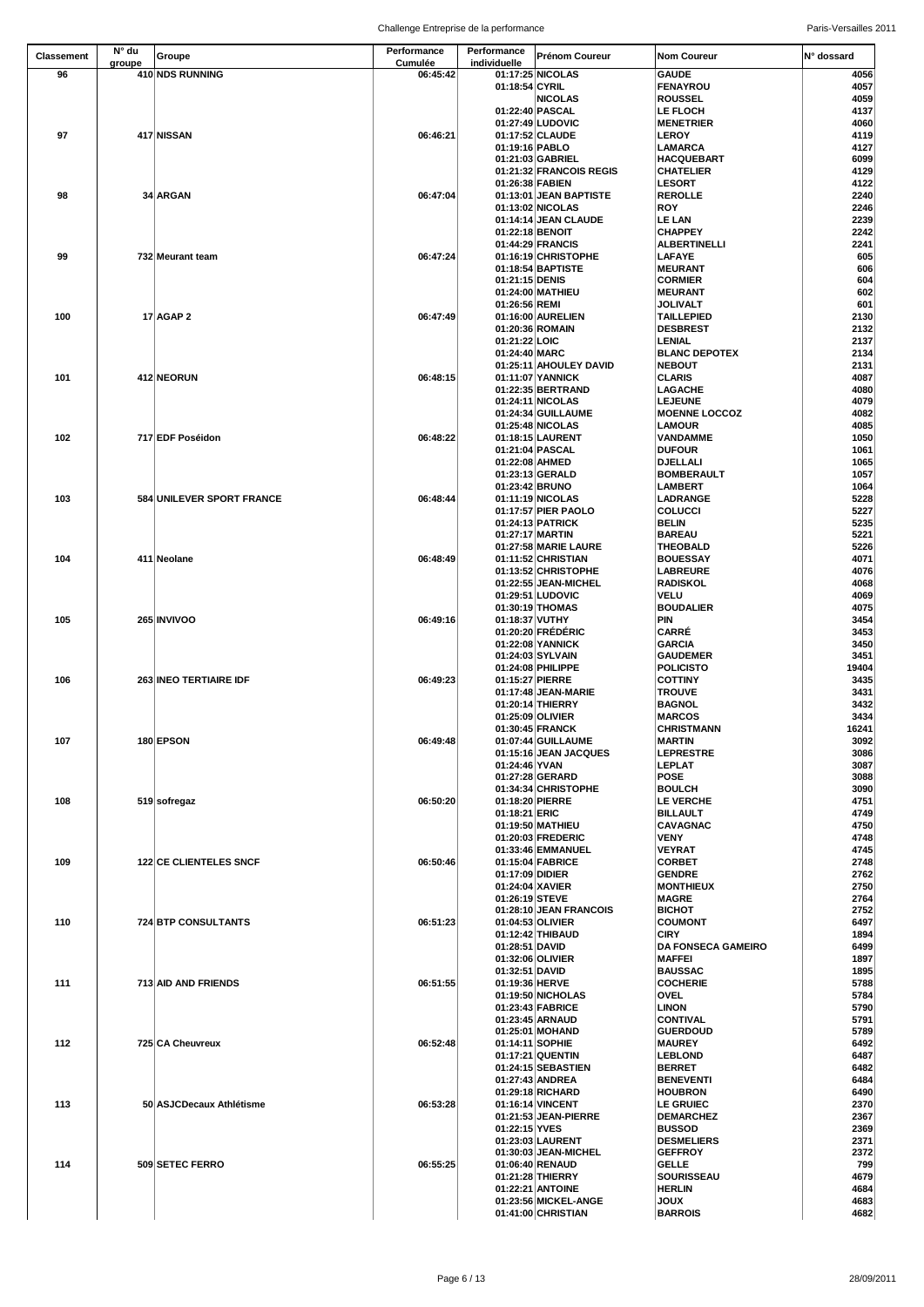| <b>Classement</b> | N° du  | Groupe                            | Performance                | Performance     | <b>Prénom Coureur</b>                    | <b>Nom Coureur</b>                 | I <sup>o</sup> dossard |
|-------------------|--------|-----------------------------------|----------------------------|-----------------|------------------------------------------|------------------------------------|------------------------|
| 115               | groupe | 222 Gares & Connexions            | <b>Cumulée</b><br>06:55:56 | individuelle    | 01:16:55 PHILIPPE                        | <b>WALLISER</b>                    | 3259                   |
|                   |        |                                   |                            | 01:19:15 DAVID  |                                          | <b>JALLET</b>                      | 3262                   |
|                   |        |                                   |                            |                 | 01:24:24 ARNAUD                          | <b>BRUYELLE</b>                    | 12100                  |
|                   |        |                                   |                            |                 | 01:27:13 THOMAS<br>01:28:09 LAURENT      | <b>LECOMTE</b><br><b>VIRENQUE</b>  | 3263                   |
| 116               |        | <b>716 CACF</b>                   | 06:56:00                   |                 | 01:14:56 CHRISTOPHE                      | PONSART                            | 3260<br>5863           |
|                   |        |                                   |                            | 01:20:13 ALAIN  |                                          | <b>SOULAS</b>                      | 5867                   |
|                   |        |                                   |                            |                 | 01:22:59 RAPHAEL                         | <b>LE BRETON</b>                   | 5875                   |
|                   |        |                                   |                            | 01:28:31 DAVID  |                                          | <b>LEFEVRE</b>                     | 5866                   |
| 117               |        | $2 2$ m/s                         | 06:56:31                   | 01:10:15 DAVID  | 01:29:21 JEAN-PHILIPPE                   | <b>POTIER</b><br><b>DURAO</b>      | 5864<br>2004           |
|                   |        |                                   |                            |                 | 01:24:00 SYLVAIN                         | <b>HILAIRET</b>                    | 2005                   |
|                   |        |                                   |                            |                 | 01:24:49 JEAN-MARIE                      | <b>LONGIN</b>                      | 2003                   |
|                   |        |                                   |                            |                 | 01:25:03 FABRICE                         | <b>TALARICO</b>                    | 2015                   |
| 118               |        | 287 KONICA MINOLTA                | 06:56:37                   |                 | 01:32:24 FABRICE<br>01:21:14 PHILIPPE    | <b>LIGIER</b><br><b>LAPORTE</b>    | 2018<br>3526           |
|                   |        |                                   |                            | 01:21:20 LILIAN |                                          | <b>PINO</b>                        | 3522                   |
|                   |        |                                   |                            | 01:23:26 ANITA  |                                          | <b>JOYE</b>                        | 3535                   |
|                   |        |                                   |                            | 01:23:41 TONY   |                                          | <b>CHARLET</b>                     | 3524                   |
|                   |        |                                   |                            |                 | 01:26:56 PASCAL                          | <b>MAURIN</b>                      | 3525                   |
| 119               |        | 203 FCL GERET LA CITE             | 06:56:48                   |                 | 01:18:48 ADRIEN<br>01:22:14 FABIEN       | <b>ROHMER</b><br><b>CHAGNEAU</b>   | 3191<br>3187           |
|                   |        |                                   |                            |                 | 01:22:38 FRANCOIS                        | <b>JOURNY</b>                      | 3188                   |
|                   |        |                                   |                            |                 | 01:24:24 LAURENT                         | <b>BUZENET DROGBA</b>              | 3190                   |
|                   |        |                                   |                            |                 | 01:28:44 DJOUDJA                         | <b>BALDE</b>                       | 3189                   |
| 120               |        | 24 AMGEN                          | 06:57:56                   |                 | 01:17:42 MICHAEL                         | <b>DEAU</b>                        | 2173                   |
|                   |        |                                   |                            | 01:23:20 CYRIL  | 01:22:29 PIERRE                          | <b>VAILLANT</b><br><b>MASSE</b>    | 2179<br>2175           |
|                   |        |                                   |                            |                 | <b>DAVID</b>                             | <b>TIERCE</b>                      | 2178                   |
|                   |        |                                   |                            | 01:31:05 LYES   |                                          | <b>SALAH</b>                       | 2171                   |
| 121               |        | 153 DEXIA                         | 06:58:20                   |                 | 01:21:20 JOHANN                          | <b>MAUCHAND</b>                    | 2940                   |
|                   |        |                                   |                            |                 | 01:21:48 JOHANN<br>01:23:07 JEROME       | <b>LE CHAIX</b><br><b>CHEVREUX</b> | 2934<br>2939           |
|                   |        |                                   |                            |                 | 01:24:06 NICOLAS                         | <b>BRUNON</b>                      | 2936                   |
|                   |        |                                   |                            | 01:27:59 BAO    |                                          | <b>TRAN</b>                        | 2938                   |
| 122               |        | <b>112 CASS MORPHO</b>            | 06:58:27                   |                 | 01:16:25 CHRISTOPHE                      | <b>GOSSELIN</b>                    | 2685                   |
|                   |        |                                   |                            |                 | 01:20:49 LAURENT                         | <b>DRAI</b>                        | 2680                   |
|                   |        |                                   |                            |                 | 01:20:56 OLIVIER<br>01:24:12 DOMINIQUE   | <b>ROL</b><br>LAURENT              | 2679<br>2683           |
|                   |        |                                   |                            | 01:36:05 DIDIER |                                          | <b>MICHEL</b>                      | 2684                   |
| 123               |        | <b>1000 IGREC INGENIERIE</b>      | 06:58:44                   |                 | 01:15:53 CHRISTOPHE                      | <b>LEPREUX</b>                     | 19300                  |
|                   |        |                                   |                            |                 | 01:22:46 JEAN-NOEL                       | <b>MALET</b>                       | 19627                  |
|                   |        |                                   |                            |                 | 01:25:23 MAGALI                          | <b>CHESTALAIN</b>                  | 10299                  |
|                   |        |                                   |                            | 01:25:48 HUGO   | 01:28:54 CHARLY                          | <b>TENDRON</b><br><b>TENDRON</b>   | 19400<br>17260         |
| 124               |        | 691 GEGC - NATIXIS                | 06:59:25                   |                 | 01:14:46 YOHANN                          | <b>ROBIN</b>                       | 6048                   |
|                   |        |                                   |                            |                 | 01:21:15 MOURAD                          | <b>MARZOUK</b>                     | 6052                   |
|                   |        |                                   |                            |                 | 01:24:49 FREDERIC                        | <b>VEZIER</b>                      | 6049                   |
|                   |        |                                   |                            |                 | 01:28:20 MANSOUR<br>01:30:15 STEPHANE    | <b>SOW</b><br><b>HURST</b>         | 6051<br>6047           |
| 125               |        | 370 LYCEE JULES FERRY BTS CPI     | 06:59:26                   |                 | 01:11:45 JONATHAN                        | <b>VINCENT</b>                     | 3912                   |
|                   |        |                                   |                            |                 | 01:20:12 SYLVAIN                         | <b>RENE</b>                        | 3922                   |
|                   |        |                                   |                            |                 | 01:21:12 DAMIEN                          | <b>BERTRAND</b>                    | 3921                   |
|                   |        |                                   |                            | 01:34:13 KEVIN  | 01:32:04 FLORIAN                         | <b>ZANCHI</b><br><b>LINDEN</b>     | 3910                   |
| 126               |        | 472 REGION BRETAGNE               | 06:59:30                   | 01:14:01 WILLY  |                                          | <b>RODDE</b>                       | 3918<br>4446           |
|                   |        |                                   |                            |                 | 01:17:52 PATRICE                         | LE HIR                             | 4444                   |
|                   |        |                                   |                            | 01:18:20 ALAIN  |                                          | <b>JENOUVRIER</b>                  | 4445                   |
|                   |        |                                   |                            |                 | 01:25:45 ROMUALD                         | <b>LOUEDEC</b>                     | 4447                   |
| 127               |        | 333 LES FURETS D'EIFAFGE          | 06:59:55                   | 01:43:32 ANNIE  | 01:03:00 M HAMED                         | <b>FLOCH</b><br><b>AHMIMID</b>     | 4448<br>241            |
|                   |        |                                   |                            |                 | 01:27:16 CHRISTOPHE                      | <b>ASTIER</b>                      | 3725                   |
|                   |        |                                   |                            |                 | 01:27:45 JEAN-LUC                        | <b>ROBERT</b>                      | 3716                   |
|                   |        |                                   |                            |                 | <b>BEHROOZ</b>                           | <b>ZAHEDANI</b>                    | 3717                   |
| 128               |        | <b>75 BERARD TEAM</b>             | 07:00:56                   |                 | 01:34:09 PHILIPPE<br>01:09:36 INCONNU    | PLAZA<br><b>INCONNU</b>            | 3723<br>2504           |
|                   |        |                                   |                            |                 | 01:20:34 THOMAS                          | <b>BELLEUVRE</b>                   | 2505                   |
|                   |        |                                   |                            |                 | 01:28:25 RODOLPHE                        | <b>VEYSSIER</b>                    | 2495                   |
|                   |        |                                   |                            |                 | 01:30:02 ROMAIN                          | <b>VEYSSIER</b>                    | 2494                   |
| 129               |        |                                   | 07:01:06                   | 01:20:44 LOIC   | 01:32:19 CHRISTOPHE                      | <b>ORBAN</b><br><b>HAMON</b>       | 2509<br>3612           |
|                   |        | 303 le club des 10                |                            |                 | 01:24:03 LAURENT                         | <b>CHAMAILLARD</b>                 | 3619                   |
|                   |        |                                   |                            |                 | 01:24:54 VÉRONIQUE                       | <b>SANITAS</b>                     | 3617                   |
|                   |        |                                   |                            |                 | 01:25:05 ERWAN                           | <b>HAMON</b>                       | 3613                   |
| 130               |        | 187 EURODECISION                  | 07:01:30                   |                 | 01:26:20 JEAN ARNAUD<br>01:17:13 MAXENCE | <b>MORMONT</b><br><b>GREGOIRE</b>  | 3616<br>3134           |
|                   |        |                                   |                            |                 | 01:24:39 FLORENT                         | <b>JOUSSELME</b>                   | 3135                   |
|                   |        |                                   |                            |                 | 01:25:22 TIMOTHEE                        | <b>DEREU</b>                       | 3130                   |
|                   |        |                                   |                            |                 | 01:26:29 PIERRE ETIENNE                  | <b>BOUGUE</b>                      | 3136                   |
|                   |        |                                   |                            |                 | 01:27:47 PIERRICK                        | <b>VALLAT</b>                      | 3132                   |
| 131               |        | 220 GALERIES LAFAYETTE            | 07:02:16                   |                 | 01:20:15 FABRICE<br>01:20:30 JONATHAN    | <b>BARTHELEMY</b><br>Kamara        | 3251<br>3252           |
|                   |        |                                   |                            | 01:23:22 DAVID  |                                          | <b>PERRAIS</b>                     | 3243                   |
|                   |        |                                   |                            | 01:28:42 GAEL   |                                          | <b>BRUNEAU</b>                     | 3239                   |
|                   |        |                                   |                            |                 | 01:29:27 OLIVIER                         | <b>ATTALIN</b>                     | 3246                   |
| 132               |        | <b>561 THALES RAYTEON SYSTEMS</b> | 07:03:39                   |                 | 01:19:37 KRISTINA<br>01:22:03 MATTHIEU   | <b>COTOIA</b><br><b>GILLIGAN</b>   | 5079<br>5080           |
|                   |        |                                   |                            |                 | 01:22:32 VALENTIN                        | <b>PAJOT</b>                       | 5073                   |
|                   |        |                                   |                            |                 | 01:29:43 FABRICE                         | <b>WILLIOT</b>                     | 5078                   |
|                   |        |                                   |                            |                 | 01:29:44 ARNAUD                          | <b>BARANES</b>                     | 5072                   |
| 133               |        | 733 OLYMPUS                       | 07:03:46                   |                 | 01:15:00 BENOIT                          | <b>GODIN</b>                       | 1046                   |
|                   |        |                                   |                            |                 | 01:22:14 PHILIPPE<br>01:26:07 MANUEL     | <b>FRAPSAUCE</b><br>PEREIRA        | 1040<br>1044           |
|                   |        |                                   |                            |                 | 01:29:14 GUILLAUME                       | <b>FRAPSAUCE</b>                   | 1041                   |
|                   |        |                                   |                            | 01:31:11 JOHAN  |                                          | <b>GODIN</b>                       | 1042                   |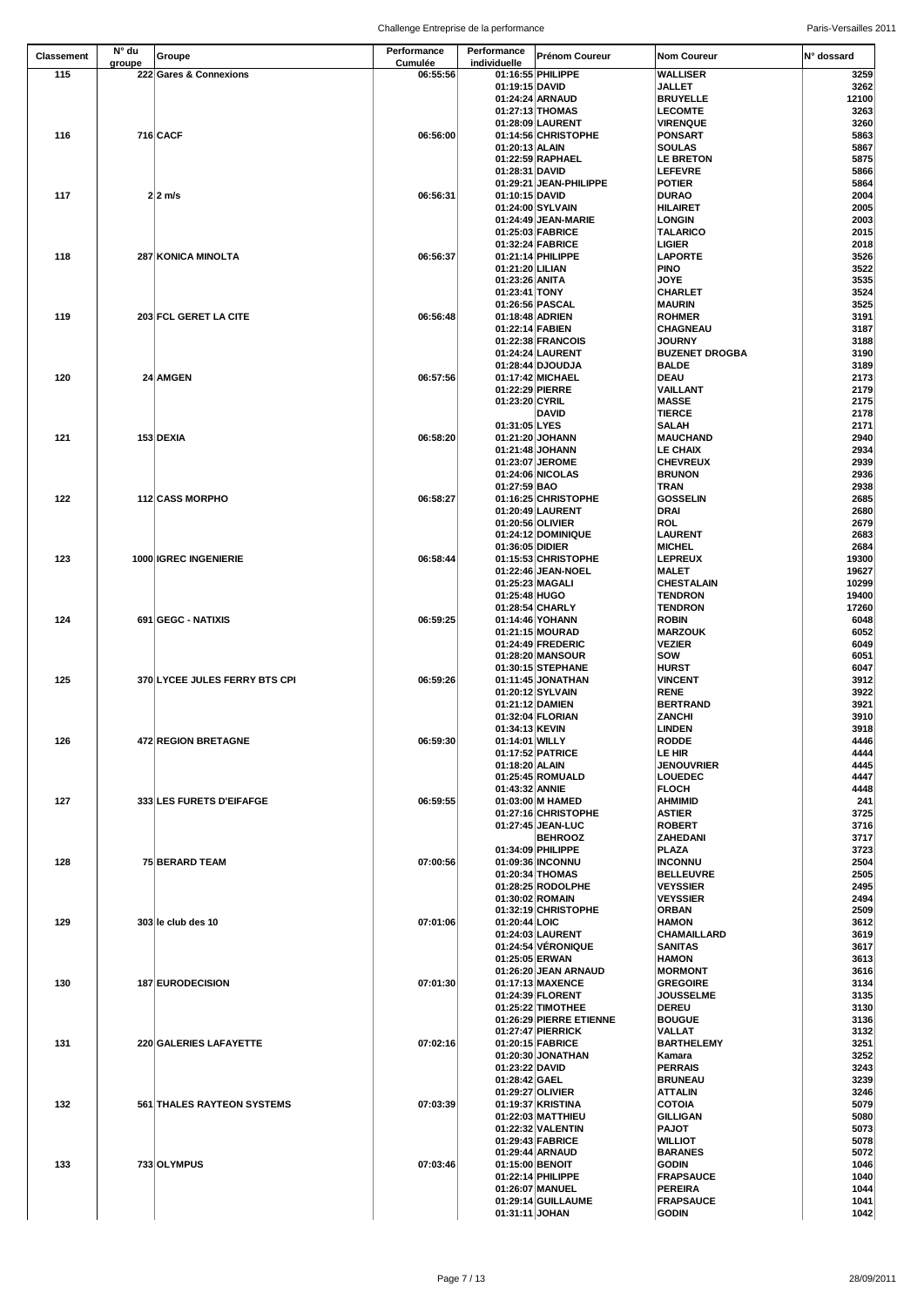| <b>Classement</b> | $N^{\circ}$ du | Groupe                           | <b>Performance</b>         | <b>Performance</b>                | <b>Prénom Coureur</b>                           | <b>Nom Coureur</b>                           | IN° dossard   |
|-------------------|----------------|----------------------------------|----------------------------|-----------------------------------|-------------------------------------------------|----------------------------------------------|---------------|
| 134               | groupe         | 686 CABINET DANIEL LEGRAND       | <b>Cumulée</b><br>07:03:48 | individuelle                      | 01:18:52 VINCENT                                | <b>FROMAGEOT</b>                             | 6023          |
|                   |                |                                  |                            |                                   | 01:20:24 FRANCOIS XAVIER                        | <b>CLAIRC</b>                                | 6024          |
|                   |                |                                  |                            |                                   | 01:23:59 PHILIPPE                               | <b>PANAY</b>                                 | 6021          |
|                   |                |                                  |                            |                                   | 01:28:25 ARNAUD                                 | <b>RASS</b>                                  | 6025          |
| 135               |                | 137 COF SNCF                     | 07:03:59                   |                                   | 01:32:08 JEAN BERNARD<br>01:22:19 ABDELKADER    | <b>BATCHI GOMA</b><br><b>KAKALLAH</b>        | 6026<br>2871  |
|                   |                |                                  |                            |                                   | 01:22:30 THIERRY                                | <b>BRIANT</b>                                | 2861          |
|                   |                |                                  |                            |                                   | 01:24:47 OLIVIER                                | <b>MARTINET</b>                              | 2870          |
|                   |                |                                  |                            |                                   | 01:26:42 MAURICE                                | <b>LE GUEVELLOU</b>                          | 2860          |
| 136               |                | <b>172 ECE ZODIAC AEROSPACE</b>  | 07:04:02                   | 01:08:55 HIDARE                   | 01:27:41 MARTIAL                                | <b>BALSAMO</b><br><b>RECHAK</b>              | 2868          |
|                   |                |                                  |                            |                                   | 01:21:34 ANTHONY                                | <b>GUILLO</b>                                | 3033<br>3034  |
|                   |                |                                  |                            | 01:21:35 SIMON                    |                                                 | <b>RABIER</b>                                | 3031          |
|                   |                |                                  |                            |                                   | 01:35:13 RAPHAEL                                | <b>THOMAS</b>                                | 3037          |
|                   |                |                                  |                            | 01:36:45 JOSE                     |                                                 | <b>DA ROCHA</b>                              | 3036          |
| 137               |                | 458 PREDICA                      | 07:04:32                   |                                   | 01:13:46 AKA SEVERIN<br>01:16:51 FLORENT        | <b>ENI</b><br><b>CASTEL</b>                  | 4356<br>4358  |
|                   |                |                                  |                            |                                   | 01:26:58 PHILIPPE                               | <b>HABOURDIN</b>                             | 4357          |
|                   |                |                                  |                            |                                   | 01:30:50 EMMANUEL                               | <b>REBOUX</b>                                | 4355          |
|                   |                |                                  |                            |                                   | 01:36:07 LAURENCE                               | <b>LUSSON</b>                                | 17296         |
| 138               |                | 683 AIR LIQUIDE DFV              | 07:04:46                   | 01:19:39 BILLEL                   | 01:19:38 VINCENT                                | <b>BIET</b><br><b>ELKAHLA</b>                | 6014<br>6015  |
|                   |                |                                  |                            | 01:21:27 ROGER                    |                                                 | <b>REIX</b>                                  | 6012          |
|                   |                |                                  |                            | 01:22:44 CEDRIC                   |                                                 | <b>REYES</b>                                 | 6017          |
|                   |                |                                  |                            | 01:41:18 HOCINE                   |                                                 | <b>HADJEB</b>                                | 6016          |
| 139               |                | 366 LesEnR                       | 07:06:12                   | 01:23:13 NADIR                    | 01:08:52 NICOLAS                                | <b>MANIC</b><br><b>OUGHANEM</b>              | 3851<br>3849  |
|                   |                |                                  |                            | 01:27:28 YANN                     |                                                 | <b>LE DUC</b>                                | 3850          |
|                   |                |                                  |                            |                                   | 01:31:36 MARION                                 | <b>BODY</b>                                  | 3853          |
|                   |                |                                  |                            |                                   | 01:35:03 YANNICK                                | <b>VOGE</b>                                  | 3854          |
| 140               |                | $27$ ANAS                        | 07:06:26                   |                                   | 01:13:48 PHILIPPE<br>01:24:10 YANNICK           | <b>RENAUD</b><br><b>GODELLE</b>              | 24963<br>2198 |
|                   |                |                                  |                            |                                   | 01:24:12 THIERRY                                | <b>CAUCHY</b>                                | 24983         |
|                   |                |                                  |                            | 01:32:08 DIDIER                   |                                                 | <b>BRAYE</b>                                 | 23328         |
|                   |                |                                  |                            |                                   | <b>LUDOVIC</b>                                  | <b>NAESSENS</b>                              | 2199          |
| 141               |                | 489 Running Renault Flins        | 07:07:12                   | 01:21:12 BENOIT                   | 01:21:46 FRANCOIS                               | <b>CASAGRANDE</b><br><b>JOUSLIN DE NORAY</b> | 4536<br>4535  |
|                   |                |                                  |                            | 01:22:29 ANNE                     |                                                 | <b>STOLTZ</b>                                | 4539          |
|                   |                |                                  |                            |                                   | 01:30:05 GILBERT                                | <b>DAUVERGNE</b>                             | 4532          |
|                   |                |                                  |                            |                                   | 01:31:40 JEROME                                 | <b>MONTAILLIE</b>                            | 4538          |
| 142               |                | 285 KEY CONSULTING               | 07:07:29                   | 01:10:26 DAVID                    | 01:20:04 LAURENT                                | <b>MOURRAT</b><br><b>DUBOST</b>              | 3510<br>3515  |
|                   |                |                                  |                            | 01:23:59 JEAN                     |                                                 | <b>DE MAUROY</b>                             | 3507          |
|                   |                |                                  |                            | 01:33:32 FABIEN                   |                                                 | <b>LAURENT</b>                               | 3513          |
| 143               |                | 391 MEGA RUNNING TEAM            |                            |                                   | 01:39:28 MATTHIEU                               | <b>HUPPE</b><br><b>MARTINI</b>               | 3514          |
|                   |                |                                  | 07:09:36                   | 01:26:00 BRUNO                    | 01:21:30 FRANCK                                 | <b>GAYER</b>                                 | 3987<br>3983  |
|                   |                |                                  |                            |                                   | 01:26:36 SÉBASTIEN                              | <b>ROUSIERE</b>                              | 17168         |
|                   |                |                                  |                            | 01:27:34 MARK                     |                                                 | <b>FINNERAN</b>                              | 3984          |
| 144               |                | 474 RENAULT SAS                  | 07:10:18                   |                                   | 01:27:56 CAMILLE<br>01:09:24 ALHASSANE          | <b>LOLLIEROU</b><br><b>SOW</b>               | 3982<br>4464  |
|                   |                |                                  |                            | 01:11:44 HENRI                    |                                                 | <b>BENOIT</b>                                | 4455          |
|                   |                |                                  |                            | 01:30:55 MATTIO                   |                                                 | <b>THIAGO</b>                                | 4461          |
|                   |                |                                  |                            |                                   | 01:33:32 GIOVANI                                | <b>SILVA-MACHADO</b>                         | 4463          |
| 145               |                | 688 CE NEXANS FRANCE             | 07:10:27                   |                                   | 01:44:43 CAROLE<br>01:15:34 LAURENCE            | <b>CUQUEMY</b><br>GIRARD                     | 4458<br>6037  |
|                   |                |                                  |                            | 01:26:42 LOIC                     |                                                 | <b>VINET</b>                                 | 6033          |
|                   |                |                                  |                            | 01:27:10 MICHEL                   |                                                 | <b>RABASSE</b>                               | 6036          |
|                   |                |                                  |                            | 01:28:20 DAVID<br>01:32:41 ALAIN  |                                                 | <b>FROSSARD</b><br><b>BOUIN</b>              | 6038<br>6035  |
| 146               |                | 598 VERNOUILLET ATHLE            | 07:11:00                   |                                   | 01:17:17 EMMANUEL                               | <b>GUYARD</b>                                | 5339          |
|                   |                |                                  |                            | 01:20:15 JOEL                     |                                                 | <b>FISCHER</b>                               | 5337          |
|                   |                |                                  |                            |                                   | 01:23:31 CYRILLE                                | <b>VALENTIN</b>                              | 5342          |
|                   |                |                                  |                            | 01:34:14 SYLVIE                   | 01:35:43 GEORGES                                | <b>PHILIPART</b><br><b>VIDAL</b>             | 5338<br>5340  |
| 147               |                | <b>46 ASC POLICE SAINT CLOUD</b> | 07:11:25                   | 01:11:43 DAVID                    |                                                 | <b>ESTINES</b>                               | 2335          |
|                   |                |                                  |                            | 01:14:15 ERIC                     |                                                 | <b>SINGIER</b>                               | 2334          |
|                   |                |                                  |                            |                                   | 01:20:26 FABRICE                                | <b>VICHON</b>                                | 2331          |
|                   |                |                                  |                            |                                   | 01:33:35 ANTOINE<br>01:51:26 PATRICK            | <b>FERNANDEZ</b><br><b>MESNAGE</b>           | 2333<br>2332  |
| 148               |                | 426 Odontologie Bretonneau       | 07:11:34                   |                                   | 01:12:16 BERTRAND                               | <b>DUMAINE</b>                               | 4190          |
|                   |                |                                  |                            | 01:23:44 ADRIEN                   |                                                 | <b>GOUEZEL</b>                               | 4187          |
|                   |                |                                  |                            | 01:26:49 CÉDRIC                   | 01:34:13 ANNE SOPHIE                            | <b>FIEVET</b><br><b>LATOUR</b>               | 4178<br>4194  |
|                   |                |                                  |                            |                                   | 01:34:32 OLIVIER                                | <b>LE KHAC</b>                               | 4192          |
| 149               |                | 304 LE COMPTOIR                  | 07:11:41                   |                                   | 01:17:44 ANTOINE                                | <b>PEGART</b>                                | 3624          |
|                   |                |                                  |                            |                                   | 01:21:28 PIERRE EMILE                           | <b>JUSTUMUS</b>                              | 3627          |
|                   |                |                                  |                            |                                   | 01:28:46 ALBAN LIONEL<br>01:31:21 CHARLES HENRI | <b>SARVONAT</b><br><b>DE LAPORTE</b>         | 3626<br>3623  |
|                   |                |                                  |                            | 01:32:22 FABIEN                   |                                                 | <b>DEDIEU</b>                                | 3622          |
| 150               |                | 502 SCHNEIDER ELECTRIC           | 07:11:57                   |                                   | 01:20:43 PHILIPPE                               | <b>SOULABAIL</b>                             | 4619          |
|                   |                |                                  |                            | 01:23:35 ELENA                    | 01:27:42 MOHAMED                                | <b>ZOEBISCH</b><br><b>SOLTANI</b>            | 4610<br>4613  |
|                   |                |                                  |                            | 01:29:39 JEAN                     |                                                 | <b>MONG</b>                                  | 4618          |
|                   |                |                                  |                            |                                   | 01:30:18 HUBERT                                 | <b>HORVATH</b>                               | 4614          |
| 151               |                | <b>727 DCI</b>                   | 07:12:44                   |                                   | 01:25:34 JEAN BAPTISTE                          | <b>PINTON</b>                                | 6470          |
|                   |                |                                  |                            |                                   | 01:25:38 PHILIPPE<br>01:26:10 THIERRY           | <b>DESBOIS</b><br><b>BIBOLLET RUCHE</b>      | 6477<br>6474  |
|                   |                |                                  |                            | 01:27:32 PIERRE                   |                                                 | <b>LAUGUEUX</b>                              | 6472          |
|                   |                |                                  |                            | 01:27:50 DIDIER                   |                                                 | <b>FAYDIT</b>                                | 6475          |
| 152               |                | 591 USMBM - Course à pied        | 07:12:45                   | 01:20:02 FABIEN<br>01:21:08 BRUNO |                                                 | <b>GALVAIRE</b><br><b>ALCARAS</b>            | 5303<br>5297  |
|                   |                |                                  |                            |                                   | 01:27:38 STÉPHANE                               | <b>BOSSARD</b>                               | 5298          |
|                   |                |                                  |                            | 01:31:55 ERIC                     |                                                 | <b>GALVAIRE</b>                              | 5300          |
|                   |                |                                  |                            |                                   | 01:32:02 LAURENT                                | <b>GRAFTE</b>                                | 5302          |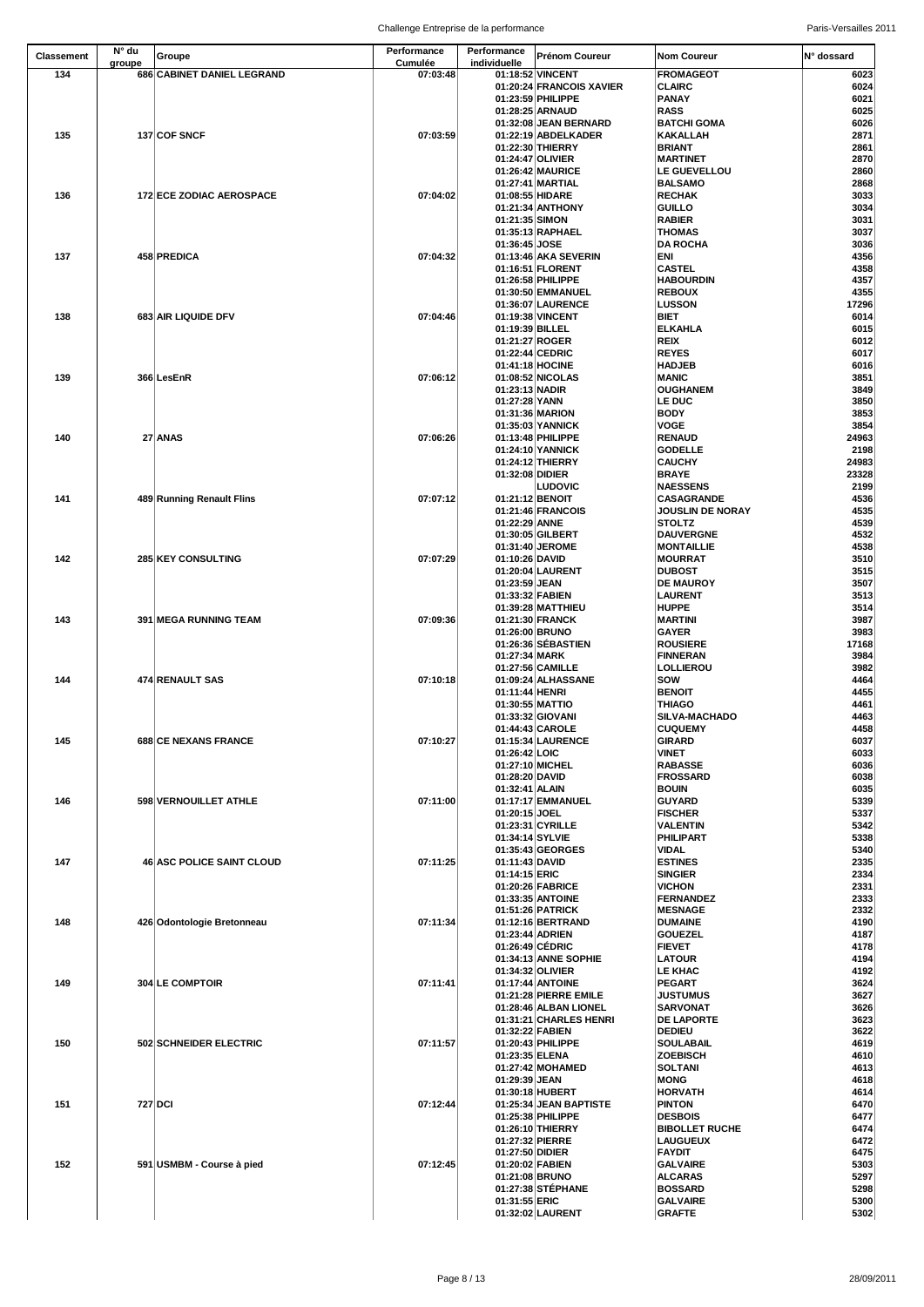| <b>Classement</b> | N° du  | Groupe                        | Performance                | Performance                        | <b>Prénom Coureur</b>                   | <b>Nom Coureur</b>                        | IN° dossard   |
|-------------------|--------|-------------------------------|----------------------------|------------------------------------|-----------------------------------------|-------------------------------------------|---------------|
| 153               | groupe | 342 Les Lents de Granzay-Grip | <b>Cumulée</b><br>07:13:29 | individuelle                       | 01:18:32 PATRICK                        | <b>BÉGOUT</b>                             | 3765          |
|                   |        |                               |                            | 01:19:14 DAVID                     |                                         | <b>TRAIN</b>                              | 3766          |
|                   |        |                               |                            |                                    | 01:26:40 THIERRY                        | <b>MOREAU</b>                             | 3767          |
|                   |        |                               |                            |                                    | 01:29:23 FRANCIS                        | <b>CHAILLOU</b>                           | 3763          |
|                   |        |                               |                            | 01:39:40 DENIS                     |                                         | VÉRON                                     | 3762          |
| 154               |        | <b>469 RCCN</b>               | 07:15:05                   |                                    | 01:20:29 PHILIPPE<br>01:24:27 GUILLAUME | <b>LESAUNIER</b><br><b>PROFIT</b>         | 4428<br>4434  |
|                   |        |                               |                            |                                    | 01:26:43 BAPTISTE                       | <b>BUISARD</b>                            | 4432          |
|                   |        |                               |                            | 01:27:06 BRUNO                     |                                         | <b>LENOUVEL</b>                           | 4429          |
|                   |        |                               |                            |                                    | 01:36:20 MARYLINE                       | <b>SUTHERLAND</b>                         | 4431          |
| 155               |        | 231 GIVEN IMAGING             | 07:16:02                   |                                    | 01:23:59 JEROME                         | <b>BINSE</b>                              | 3329          |
|                   |        |                               |                            | 01:26:20 XAVIER                    | 01:24:02 JONATHAN                       | <b>VANCON</b><br><b>CASTELLANI</b>        | 3326<br>3322  |
|                   |        |                               |                            | 01:29:20 SOPHIE                    |                                         | <b>OBLIN POMMIER</b>                      | 3321          |
|                   |        |                               |                            |                                    | 01:32:21 PHILIPPE                       | <b>POMMIER</b>                            | 3327          |
| 156               |        | 450 PHARMARCIE MONT D EAUBONN | 07:17:54                   |                                    | 01:17:38 ARNAUD                         | <b>GUILLET</b>                            | 4325          |
|                   |        |                               |                            |                                    | 01:21:33 CHRISTIAN                      | <b>ROIRAND</b>                            | 4322          |
|                   |        |                               |                            |                                    | 01:21:34 STEPHANE<br>01:26:53 FLORENT   | <b>FORGAS</b><br><b>DESBOIS</b>           | 4326<br>4330  |
|                   |        |                               |                            |                                    | 01:50:16 CORINNE                        | <b>LE GLENT</b>                           | 4328          |
| 157               |        | 516 SNCF Conseil              | 07:18:15                   |                                    | 01:09:43 JONATHAN                       | <b>KALAFATIS</b>                          | 4734          |
|                   |        |                               |                            |                                    | 01:27:30 BERTRAND                       | <b>LAUDE</b>                              | 4729          |
|                   |        |                               |                            |                                    | 01:32:44 THOMAS<br>01:33:21 ISABELLE    | <b>DE BRUGIÈRE</b><br><b>LECOANET</b>     | 4732<br>4731  |
|                   |        |                               |                            |                                    | 01:34:57 NICOLAS                        | <b>HIBON</b>                              | 4736          |
| 158               |        | <b>125 CE UNIVERSCIENCE</b>   | 07:18:55                   | 01:04:55 OLIVIER                   |                                         | <b>SAUREL</b>                             | 2795          |
|                   |        |                               |                            |                                    | 01:30:55 THIERRY                        | <b>GAUTHIER</b>                           | 2797          |
|                   |        |                               |                            | 01:32:49 CELINE                    |                                         | <b>LE SANN</b>                            | 2802          |
|                   |        |                               |                            | 01:34:14 ROMAIN                    | 01:36:02 THOMAS                         | <b>BONNY</b><br><b>PASCAL</b>             | 2800<br>2796  |
| 159               |        | $522$ Soso                    | 07:19:00                   |                                    | 01:06:43 PHILIPPE                       | <b>GAUDIN</b>                             | 4762          |
|                   |        |                               |                            |                                    | 01:12:53 MARIE GABRIELLE                | <b>CHIKLI</b>                             | 4759          |
|                   |        |                               |                            |                                    | 01:24:38 JEROME                         | <b>BAQUE</b>                              | 4756          |
|                   |        |                               |                            |                                    | 01:39:46 CORALIE                        | <b>SENE</b>                               | 4760          |
| 160               |        | 646 LES CHEVREUILS DE COMPET  | 07:19:13                   | 01:55:00 ALAIN                     | 01:09:32 LAURENT                        | <b>CHETBOUN</b><br><b>PENNEQUIN</b>       | 4758<br>5579  |
|                   |        |                               |                            |                                    | 01:26:37 ARNAUD                         | <b>BLONDIAU</b>                           | 5577          |
|                   |        |                               |                            | 01:32:34 DAMIEN                    |                                         | <b>VOINIS</b>                             | 5581          |
|                   |        |                               |                            |                                    | 01:34:10 AURELIN                        | <b>TROUCHON</b>                           | 5575          |
| 161               |        | 775 OVERLAP GROUPE            | 07:20:23                   | 01:36:20 DIMITRI<br>01:15:40 AUBIN |                                         | <b>LHERMITTE</b><br><b>LEVECOT</b>        | 5576<br>1881  |
|                   |        |                               |                            | 01:17:19 SAID                      |                                         | <b>TCHABI</b>                             | 1873          |
|                   |        |                               |                            |                                    | 01:27:13 CHRISTOPHE                     | <b>DEROO</b>                              | 1877          |
|                   |        |                               |                            |                                    | 01:32:26 MARJORIE                       | <b>MORTAIGNE</b>                          | 1874          |
|                   |        |                               |                            |                                    | 01:47:45 GWÉNAËLLE                      | <b>ORVOËN</b>                             | 1878          |
| 162               |        | 32 APSYS                      | 07:21:00                   | 01:19:13 ALEXIS                    | 01:22:23 STEPHAN                        | <b>HUMEAU</b><br><b>LICHTLE</b>           | 2236<br>2233  |
|                   |        |                               |                            | 01:26:52 LOIC                      |                                         | <b>CAPOULUN</b>                           | 2232          |
|                   |        |                               |                            |                                    | 01:33:10 NICOLAS                        | <b>NGUYEN VAN</b>                         | 2231          |
|                   |        |                               |                            |                                    | 01:39:22 SYLVAINE                       | <b>ALEXANDRE</b>                          | 2234          |
| 163               |        | 82 BI-SAM                     | 07:21:31                   | 01:18:00 JAMAL                     |                                         | <b>AHSSAINI</b>                           | 2524          |
|                   |        |                               |                            |                                    | 01:20:24 FLORIAN<br>01:24:44 GUILLAUME  | <b>LARUELLE</b><br><b>MICHEL</b>          | 2527<br>19347 |
|                   |        |                               |                            |                                    | 01:36:04 GUILLAUME                      | <b>SCHMITT</b>                            | 2525          |
|                   |        |                               |                            | 01:42:19 FOUAD                     |                                         | <b>HELLOU</b>                             | 2526          |
| 164               |        | $100$ BUT                     | 07:21:49                   | 01:13:30 ALAIN                     |                                         | <b>COUTANCE</b>                           | 2575          |
|                   |        |                               |                            | 01:27:11 DENIS                     | 01:24:46 GREGORY                        | <b>CHEKROUN</b><br><b>GIRAUDON</b>        | 2573<br>2577  |
|                   |        |                               |                            | 01:35:39 FRANK                     |                                         | <b>WENDLING</b>                           | 2580          |
|                   |        |                               |                            |                                    | 01:40:43 LAURENCE                       | PAGNOT                                    | 2579          |
| 165               |        | 549 TEAM SODERN               | 07:22:14                   | 01:17:51 BENOIT                    |                                         | <b>GELIN</b>                              | 4914          |
|                   |        |                               |                            |                                    | 01:23:14 PATRICK                        | <b>LESONGEUR</b>                          | 4918          |
|                   |        |                               |                            |                                    | 01:28:53 FRANCK<br>01:32:16 CHRISTIAN   | PECAL<br><b>MACE</b>                      | 4915<br>4916  |
|                   |        |                               |                            |                                    | 01:40:00 STEPHAN                        | <b>GENESCO</b>                            | 4917          |
| 166               |        | 133 Cleary Running Team       | 07:22:15                   |                                    | 01:21:52 JEAN-CHARLES                   | <b>BENOIS</b>                             | 2847          |
|                   |        |                               |                            |                                    | 01:24:32 JEAN-BAPTISTE                  | <b>PINCON</b>                             | 1868          |
|                   |        |                               |                            | 01:29:44 JOHN                      | 01:26:27 FRANÇOIS                       | <b>FUNCK-BRENTANO</b><br><b>BRINITZER</b> | 2853<br>2848  |
|                   |        |                               |                            |                                    | 01:39:40 PIERRE-YVES                    | <b>CHABERT</b>                            | 2851          |
| 167               |        | <b>45 ASBR COURSE A PIED</b>  | 07:22:26                   | 00:59:29 OLIVIER                   |                                         | <b>HOUTTEMANE</b>                         | 245           |
|                   |        |                               |                            |                                    | 01:27:05 PATRICE                        | <b>LECORCHE</b>                           | 2327          |
|                   |        |                               |                            |                                    | 01:32:54 ODETTE<br>01:32:58 FRANCOIS    | <b>PELLETER</b><br><b>GOUTORBE</b>        | 2328<br>2323  |
|                   |        |                               |                            | 01:50:00 SYLVIE                    |                                         | <b>LE HONG</b>                            | 2330          |
| 168               |        | 186 EURIS                     | 07:22:27                   | 01:21:06 PEDRO                     |                                         | <b>LUCAS</b>                              | 3128          |
|                   |        |                               |                            |                                    | <b>PIERRE</b>                           | <b>ETOURNEAU</b>                          | 3129          |
|                   |        |                               |                            | 01:31:11 KADER                     | 01:28:59 ABDELKARIM                     | <b>AZAFRAR</b>                            | 3123          |
|                   |        |                               |                            |                                    | 01:40:05 PASCAL                         | <b>SAIAH</b><br><b>FROMAGER</b>           | 3127<br>3126  |
| 169               |        | 121 CE CETIM                  | 07:22:49                   |                                    | 01:16:19 LAURENT                        | <b>BERTELOOT</b>                          | 2747          |
|                   |        |                               |                            | 01:23:45 MARIO                     |                                         | <b>PICCO</b>                              | 2745          |
|                   |        |                               |                            |                                    | 01:29:28 SAMUEL                         | <b>MAILLARD</b>                           | 2744          |
|                   |        |                               |                            | 01:33:47 BENOIT<br>01:39:30 BRUNO  |                                         | <b>DUPONT</b><br><b>RESTIF</b>            | 2746<br>2743  |
| 170               |        | 242 Groupe ESIEA              | 07:23:45                   |                                    | 01:09:52 LAURENT                        | <b>HUET</b>                               | 3356          |
|                   |        |                               |                            |                                    | 01:27:32 NICOLAS                        | <b>CLUZEL</b>                             | 3355          |
|                   |        |                               |                            | 01:30:03 JULIE                     |                                         | <b>TEBEKA</b>                             | 3352          |
|                   |        |                               |                            |                                    | 01:31:11 FRANÇOIS<br>01:45:07 VINCENT   | <b>DECHELLE</b><br><b>TEILLAC</b>         | 3353<br>3354  |
| 171               |        | 152 Delegation allemand       | 07:23:55                   |                                    | 01:24:39 HARALD                         | <b>BARTHEL</b>                            | 2930          |
|                   |        |                               |                            |                                    | 01:28:09 THORSTEN                       | <b>WERNING</b>                            | 2923          |
|                   |        |                               |                            | 01:29:14 HEINER                    |                                         | <b>HANSEN</b>                             | 2927          |
|                   |        |                               |                            | 01:29:47 ANDRE                     |                                         | <b>BRAUN</b><br><b>BÖTTCHER</b>           | 2924          |
|                   |        |                               |                            |                                    | 01:32:06 KATHRIN                        |                                           | 2932          |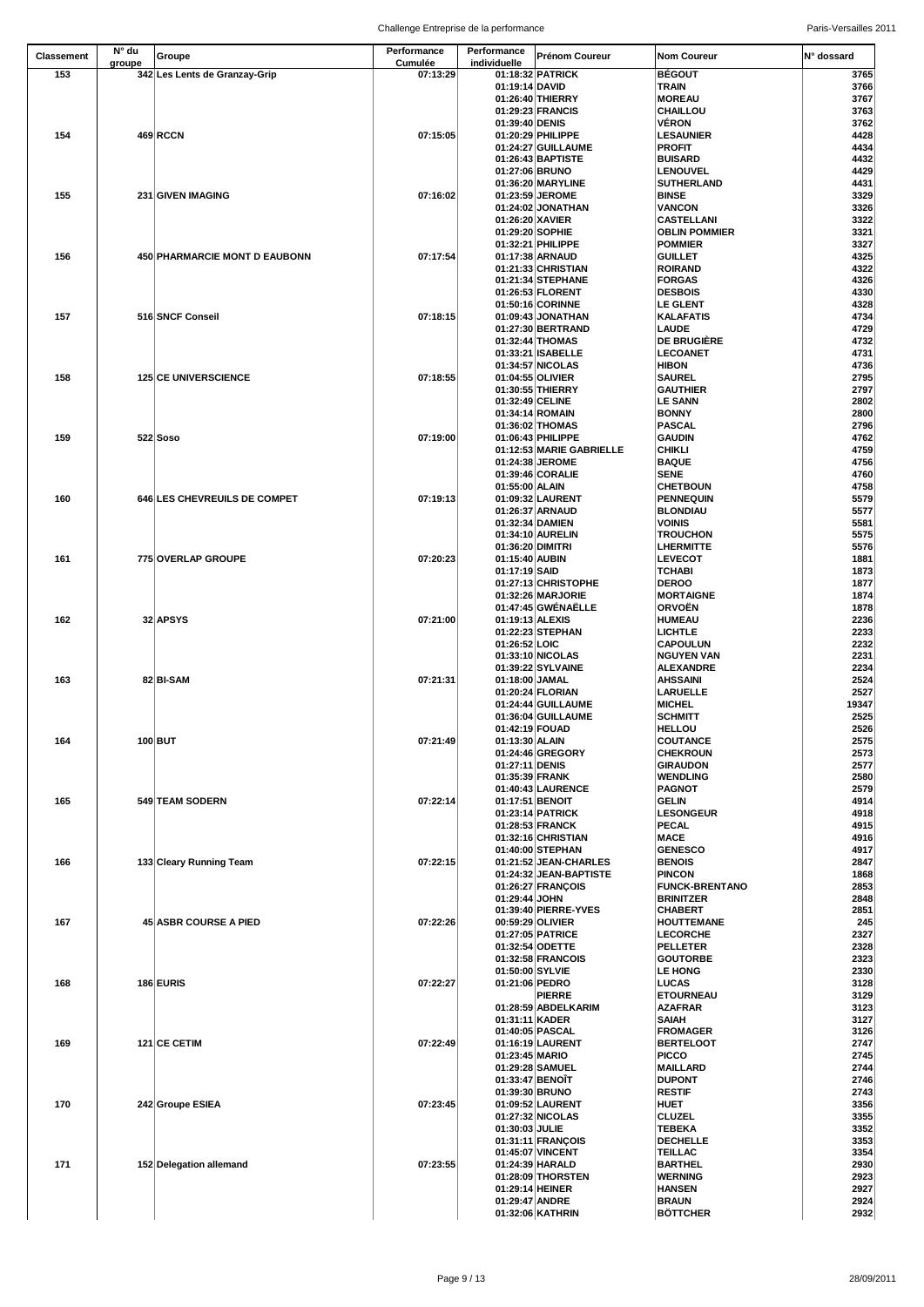| <b>Classement</b> | $N^{\circ}$ du | Groupe                        | <b>Performance</b>         | Performance                      | <b>Prénom Coureur</b>                   | <b>Nom Coureur</b>                        | IN° dossard   |
|-------------------|----------------|-------------------------------|----------------------------|----------------------------------|-----------------------------------------|-------------------------------------------|---------------|
| 172               | groupe         | 459 Printemps                 | <b>Cumulée</b><br>07:24:22 | individuelle<br>01:18:55 PEDRO   |                                         | <b>DIAS</b>                               | 4362          |
|                   |                |                               |                            |                                  | 01:26:07 AMAURY                         | <b>CHETRIT</b>                            | 4363          |
|                   |                |                               |                            |                                  | 01:26:27 BRIGITTE                       | <b>ROUSSEL</b>                            | 4360          |
|                   |                |                               |                            |                                  | 01:35:29 CAROLINE                       | <b>BOYER</b>                              | 4359          |
|                   |                |                               |                            |                                  | 01:37:24 SYLVAIN                        | <b>MOREL</b>                              | 4365          |
| 173               |                | 690 FRANCE TELECOM ORANGE OPE | 07:25:08                   |                                  | 01:20:37 STEPHANE<br>01:23:15 BERNARD   | <b>ASCIONE</b><br><b>SCHERTZER</b>        | 17375<br>6044 |
|                   |                |                               |                            |                                  | 01:25:59 BERNARD                        | <b>DUPOUX</b>                             | 6045          |
|                   |                |                               |                            | 01:30:09 TAHSIN                  |                                         | <b>SANKILICOGLU</b>                       | 6043          |
|                   |                |                               |                            |                                  | 01:45:08 VINCENT                        | <b>FRANCOU</b>                            | 6042          |
| 174               |                | 461 PWC                       | 07:26:15                   |                                  | 01:20:14 PHILIPPE                       | <b>CAILLIER</b>                           | 4376          |
|                   |                |                               |                            |                                  | 01:22:53 CHARLES                        | <b>AVAKIANTZ</b>                          | 4374          |
|                   |                |                               |                            |                                  | 01:31:14 PAULO JORGE<br>01:35:04 GREGOR | <b>FONSECA DA SILVA</b><br><b>JOZWIAK</b> | 4371          |
|                   |                |                               |                            |                                  | 01:36:50 ALEKSANDRA                     | <b>CICHOCKA</b>                           | 4373<br>4372  |
|                   |                | 62 AXIATEL                    | 07:26:15                   |                                  | 01:22:17 MARWAN                         | <b>RABBAA</b>                             | 2426          |
|                   |                |                               |                            | 01:24:31 YONI                    |                                         | <b>AIDAN</b>                              | 2424          |
|                   |                |                               |                            |                                  | 01:25:51 BAPTISTE                       | <b>JOURDAN</b>                            | 2429          |
|                   |                |                               |                            |                                  | 01:34:47 MICHAEL                        | <b>CAHN</b>                               | 2425          |
| 176               |                | 402 MLOZ                      | 07:26:29                   | 01:21:35 ANDRE                   | 01:38:49 GUILLAUME                      | <b>BARIL</b><br><b>COART</b>              | 2434<br>4013  |
|                   |                |                               |                            |                                  | 01:27:01 SEBASTIEN                      | <b>VAN MONS</b>                           | 4017          |
|                   |                |                               |                            | 01:29:59 PIERRE                  |                                         | <b>COART</b>                              | 4030          |
|                   |                |                               |                            |                                  | 01:33:34 GREGORY                        | <b>KEPENNE</b>                            | 4018          |
|                   |                |                               |                            |                                  | 01:34:20 GREGORY                        | <b>ZICOT</b>                              | 4023          |
| 177               |                | 341 LES KEEP COOL             | 07:26:32                   | 01:15:54 ADRIEN                  | 01:20:38 FLORENT                        | <b>CAVECCHIA</b><br><b>LETARD</b>         | 3758<br>3760  |
|                   |                |                               |                            | 01:28:49 XAVIER                  |                                         | <b>MORLON</b>                             | 3755          |
|                   |                |                               |                            | 01:38:22 PIERRE                  |                                         | <b>MORLON</b>                             | 3756          |
|                   |                |                               |                            |                                  | 01:42:49 LAURENCE                       | <b>VION</b>                               | 3761          |
| 178               |                | <b>302 LCIE</b>               | 07:26:56                   | 01:18:12 PABLO                   |                                         | <b>SANTOS ALVAREZ</b>                     | 5563          |
|                   |                |                               |                            |                                  | 01:19:44 PHILIPPE                       | <b>SISSOKO</b>                            | 3610          |
|                   |                |                               |                            | 01:37:09 PASCAL                  | 01:26:05 LAURENT                        | <b>DENEUX</b><br><b>LACOUR</b>            | 3604<br>3611  |
|                   |                |                               |                            | 01:45:46 ZORICA                  |                                         | <b>COROLLEUR</b>                          | 3608          |
| 179               |                | 262 IMMO SUD                  | 07:27:54                   | 01:23:40 NIKOLA                  |                                         | <b>GRIGOROV</b>                           | 3425          |
|                   |                |                               |                            |                                  | 01:26:01 FRÉDÉRIC                       | <b>PEAUMIER</b>                           | 3424          |
|                   |                |                               |                            |                                  | 01:28:37 PHILIPPE                       | <b>COUDERT</b>                            | 3422          |
|                   |                |                               |                            |                                  | 01:34:17 MATHIEU                        | <b>LEFEBVRE</b>                           | 3426          |
| 180               |                | 607 Vmware                    | 07:28:08                   |                                  | 01:35:19 GUILLAUME<br>01:21:30 FREDERIC | <b>JAUREGUY</b><br><b>DRIFFAUD</b>        | 3423<br>5396  |
|                   |                |                               |                            |                                  | 01:25:09 GIUSEPPE                       | <b>ZITO</b>                               | 5390          |
|                   |                |                               |                            | 01:28:15 LIONEL                  |                                         | <b>CAVALLIERE</b>                         | 5394          |
|                   |                |                               |                            |                                  | 01:34:02 STEPHANE                       | <b>HANRY</b>                              | 5383          |
|                   |                |                               |                            | 01:39:12 CÉDRIC                  |                                         | <b>LEVY</b>                               | 5386          |
| 181               |                | 599 VGA Compiegne             | 07:28:56                   | 01:21:03 JEAN                    | 01:30:41 JOSÉ-MANUEL                    | <b>GUILLIER</b><br><b>DEBOUT</b>          | 5346          |
|                   |                |                               |                            | 01:31:12 JULIA                   |                                         | <b>MALARME</b>                            | 5348<br>5344  |
|                   |                |                               |                            |                                  | 01:32:32 LUCILLE                        | <b>JOSSE</b>                              | 5343          |
|                   |                |                               |                            |                                  | 01:33:28 VINCENT                        | <b>DUFOUR</b>                             | 5345          |
| 182               |                | 617 WISSOUS RUNNING CLUB      | 07:29:06                   |                                  | 01:19:13 PHILIPPE                       | <b>BAUDE</b>                              | 5455          |
|                   |                |                               |                            |                                  | 01:23:14 JEAN PAUL                      | <b>DRUAIS</b>                             | 5451          |
|                   |                |                               |                            | 01:28:22 PIERRE                  | 01:30:55 THIERRY                        | <b>BITANE</b><br><b>FOURNIER</b>          | 5450<br>5453  |
|                   |                |                               |                            |                                  | 01:47:22 STEPHANIE                      | <b>MOUCHOTTE FAZ</b>                      | 5454          |
| 183               |                | 196 famille LALYS             | 07:29:43                   | 01:18:57 ALAIN                   |                                         | <b>BESSIERE</b>                           | 3164          |
|                   |                |                               |                            |                                  | 01:23:21 GUILLAUME                      | <b>LALYS</b>                              | 3167          |
|                   |                |                               |                            |                                  | 01:23:36 SEBASTIEN                      | <b>LALYS</b>                              | 3169          |
|                   |                |                               |                            |                                  | 01:34:33 DANIELE<br>01:49:16 VIOLAINE   | <b>LALYS</b><br><b>LALYS</b>              | 3165<br>3168  |
| 184               |                | 490 SAGENCOM                  | 07:30:59                   |                                  | 01:14:39 ANTHONY                        | <b>REUCHE</b>                             | 4542          |
|                   |                |                               |                            |                                  | 01:17:51 VINCENT                        | <b>MAIA</b>                               | 4543          |
|                   |                |                               |                            |                                  | 01:38:02 HUGUES                         | <b>MOTTA</b>                              | 4540          |
|                   |                |                               |                            | 01:38:22 OLIVIER                 |                                         | <b>CHARBOUILLOT</b>                       | 4545          |
|                   |                |                               |                            |                                  | 01:42:05 SANDRINE                       | <b>REUCHE</b>                             | 4544          |
| 185               |                | 144 DALKIA IDF                | 07:31:53                   |                                  | 01:23:09 LAURENT<br>01:25:22 GERARD     | <b>JOURDY</b><br><b>HAEMMERER</b>         | 2902<br>2904  |
|                   |                |                               |                            |                                  | 01:31:27 NICOLAS                        | <b>LETURCQ</b>                            | 2903          |
|                   |                |                               |                            | 01:33:01 FANNY                   |                                         | <b>GRELLIER</b>                           | 2905          |
|                   |                |                               |                            | 01:38:54 BRUNO                   |                                         | <b>SEGUY</b>                              | 2906          |
| 186               |                | 576 Towers Watson             | 07:33:44                   |                                  | 01:21:45 DOUGLAS                        | <b>ROSANE</b>                             | 5182          |
|                   |                |                               |                            |                                  | 01:22:32 CHRISTOPHE<br>01:32:12 TRISTAN | <b>BIZET</b><br><b>BLASSELLE</b>          | 5172<br>5171  |
|                   |                |                               |                            |                                  | 01:37:41 MOURAD                         | <b>BENTOUMI</b>                           | 5179          |
|                   |                |                               |                            |                                  | 01:39:34 NOLWENN                        | <b>FONSECA</b>                            | 5184          |
| 187               |                | 291 LA FORME LES FORMES       | 07:34:06                   |                                  | 01:23:21 GREGORY                        | <b>BLIN</b>                               | 3571          |
|                   |                |                               |                            | 01:27:57 JEAN                    |                                         | <b>FAUCHEUR</b>                           | 3561          |
|                   |                |                               |                            | 01:32:26 MAUD                    | 01:33:57 FREDERIC                       | <b>GLUVACEVIC</b><br><b>ILLES</b>         | 3560<br>3572  |
|                   |                |                               |                            |                                  | 01:36:25 JEAN PHILIPPE                  | <b>FAUCHEUR</b>                           | 3554          |
| 188               |                | 423 NOVAGRAAF FRANCE          | 07:34:53                   |                                  | 01:24:18 MARIE CHRISTINE                | <b>PERILLON</b>                           | 4156          |
|                   |                |                               |                            | 01:28:50 HERVE                   |                                         | <b>DUVAL</b>                              | 4158          |
|                   |                |                               |                            |                                  | 01:29:00 EMMANUELLE                     | <b>LAUDE DUVAL</b>                        | 4161          |
|                   |                |                               |                            |                                  | 01:29:57 JEAN LUC                       | <b>PERILLON</b>                           | 4157          |
| 189               |                | 662 Rabot Dutilleul           | 07:34:57                   | 01:42:48 MARC<br>01:19:47 MICHEL |                                         | <b>BETHENOD</b><br><b>MOURLOT</b>         | 4146<br>5690  |
|                   |                |                               |                            |                                  | 01:25:28 JEAN PAUL                      | <b>NICOLO</b>                             | 5687          |
|                   |                |                               |                            | 01:29:51 JOSÉ                    |                                         | <b>PEREIRA</b>                            | 5685          |
|                   |                |                               |                            |                                  | 01:39:22 MARIE THÉRÈSE                  | <b>OLMOS</b>                              | 5689          |
|                   |                |                               |                            | 01:40:29 DAVID                   |                                         | <b>GAON</b>                               | 5684          |
| 190               |                | 138 Colombus                  | 07:38:12                   |                                  | 01:11:16 GRÉGORY<br>01:33:18 BÉNÉDICTE  | <b>JARRY</b><br><b>BELLAVOINE</b>         | 2877<br>2873  |
|                   |                |                               |                            |                                  | 01:34:09 VIRGINIE                       | <b>SERVIERE</b>                           | 2874          |
|                   |                |                               |                            |                                  | 01:36:54 MATHIEU                        | <b>HAURIE</b>                             | 2878          |
|                   |                |                               |                            |                                  | 01:42:35 AURÉLIEN                       | <b>MEYER</b>                              | 2876          |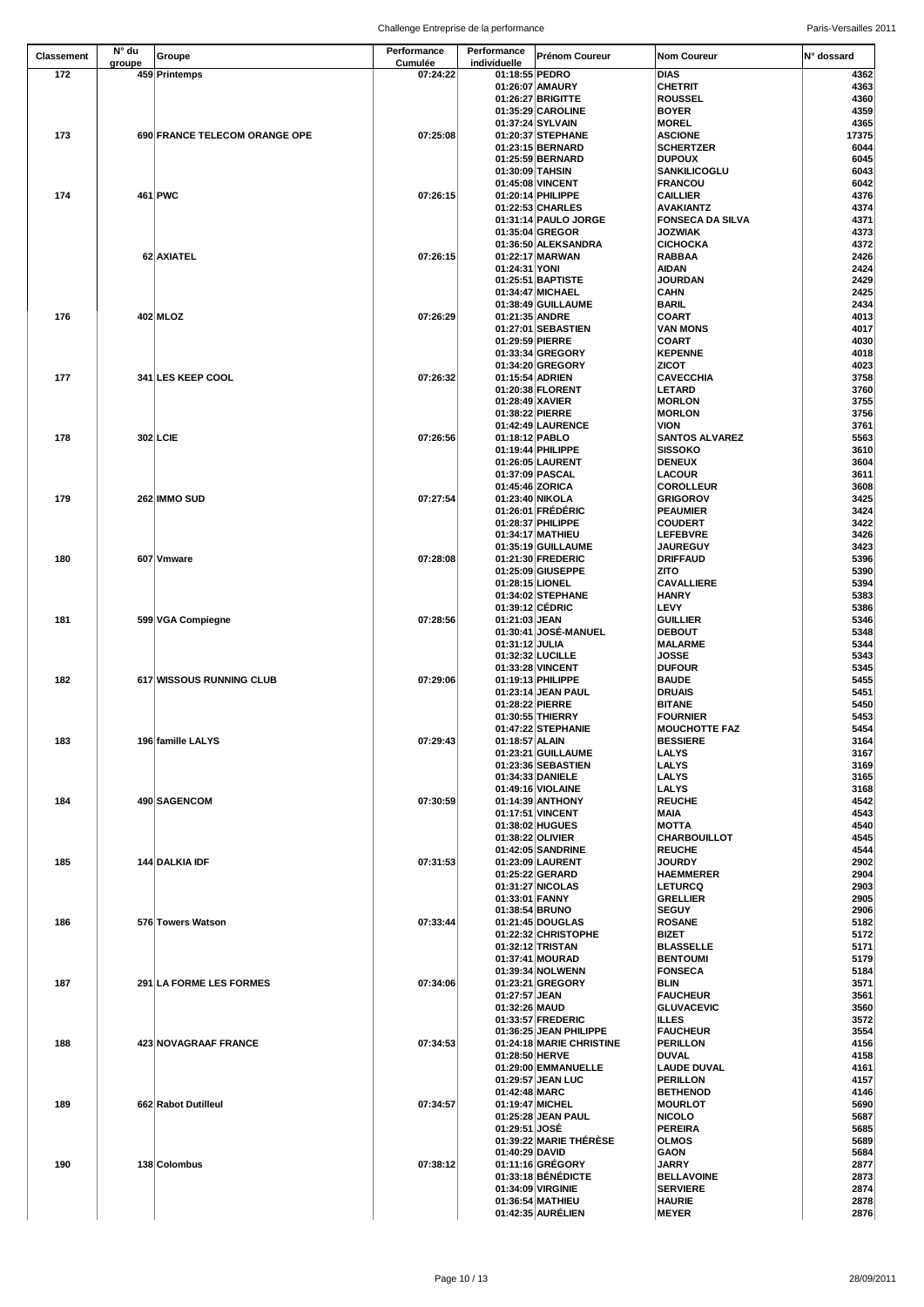| <b>Classement</b> | $N^{\circ}$ du<br>groupe | Groupe                       | Performance<br><b>Cumulée</b> | Performance<br>individuelle      | <b>Prénom Coureur</b>                       | Nom Coureur                              | IN° dossard    |
|-------------------|--------------------------|------------------------------|-------------------------------|----------------------------------|---------------------------------------------|------------------------------------------|----------------|
| 191               |                          | 687 CAPUCINE                 | 07:38:39                      | 01:16:58 PASCAL                  |                                             | <b>DAVID</b>                             | 6030           |
|                   |                          |                              |                               |                                  | 01:20:45 ALEXANDRE                          | <b>DAVID</b>                             | 6031           |
|                   |                          |                              |                               | 01:34:20 MICHEL                  |                                             | <b>MAHE</b>                              | 6032           |
|                   |                          |                              |                               | 01:42:38 CLAIRE                  |                                             | <b>SZILAGYI</b>                          | 6029           |
| 192               |                          | 247 Haarlem Runners          | 07:39:13                      | 01:26:54 THOM                    | 01:43:58 MICHAEL                            | <b>FAUVE</b><br><b>KOENEN</b>            | 6028<br>3372   |
|                   |                          |                              |                               | 01:30:11 CORNÉ                   |                                             | <b>DE LOOS</b>                           | 3368           |
|                   |                          |                              |                               |                                  | 01:34:02 FROUKJE                            | <b>VLIEGENBERG</b>                       | 3369           |
|                   |                          |                              |                               | 01:34:03 JOSÉ                    |                                             | <b>AGUILAR POLO</b>                      | 3377           |
|                   |                          |                              |                               |                                  | <b>MARCELLA</b>                             | <b>MAATHUIS</b>                          | 3378           |
| 193               | $682$ A                  |                              | 07:41:43                      |                                  | 01:17:54 FRANCK                             | <b>KOENIG</b>                            | 6007           |
|                   |                          |                              |                               | 01:29:22 RONAN                   | 01:35:20 CHRISTOPHE                         | <b>GRELET</b><br><b>THEVENY</b>          | 6011<br>6008   |
|                   |                          |                              |                               |                                  | <b>JEAN YVES</b>                            | <b>LOZEHIC</b>                           | 6010           |
|                   |                          |                              |                               |                                  | 01:43:47 EDGARD                             | <b>VISEUR</b>                            | 6009           |
| 194               |                          | <b>390 MEDECINS DU MONDE</b> | 07:42:36                      | 01:11:09 JEAN                    |                                             | <b>TISSIER</b>                           | 3973           |
|                   |                          |                              |                               | 01:32:19 YVES                    |                                             | <b>ROLS</b>                              | 3978           |
|                   |                          |                              |                               | 01:36:59 BENOIT                  | <b>THOMAS</b>                               | <b>DUCHIER</b><br><b>DUVILLIER</b>       | 3979<br>3975   |
|                   |                          |                              |                               |                                  | 01:45:10 FABIENNE                           | <b>REYMOND</b>                           | 3974           |
| 195               |                          | 65 BAIXA TEAM                | 07:42:37                      |                                  | 01:21:22 SYLVAIN                            | <b>MONCEAU</b>                           | 2466           |
|                   |                          |                              |                               | 01:22:57 YVES                    |                                             | <b>ETIENNE</b>                           | 2465           |
|                   |                          |                              |                               |                                  | 01:33:17 LUDOVIC                            | <b>BRUN</b>                              | 2469           |
|                   |                          |                              |                               | 01:33:18 OLIVIER                 |                                             | <b>BAURIN</b>                            | 2467           |
| 196               |                          | 155 DIEXPERTS                | 07:44:17                      | 01:51:43 BRUNO<br>01:25:41 DAVID |                                             | <b>THABOUREY</b><br><b>YVROUD</b>        | 2468<br>2946   |
|                   |                          |                              |                               | 01:27:09 DANIEL                  |                                             | <b>DEDIEU</b>                            | 2947           |
|                   |                          |                              |                               | 01:30:19 DALIA                   |                                             | <b>DERBALI</b>                           | 2952           |
|                   |                          |                              |                               | 01:37:25 ERIC                    |                                             | <b>MARANT</b>                            | 2948           |
|                   |                          |                              |                               | 01:43:43 OLIVIA                  |                                             | <b>CHARRADE</b>                          | 2950           |
| 197               |                          | 106 CAP GROUPAMA             | 07:44:18                      |                                  | 01:26:52 DOMINIQUE<br>01:27:16 ANTOINE      | <b>THERESINA</b><br><b>PINERO</b>        | 2600<br>2599   |
|                   |                          |                              |                               |                                  | 01:35:29 HUBERT                             | <b>CORON</b>                             | 2601           |
|                   |                          |                              |                               |                                  | 01:36:59 RAPHAEL                            | <b>THOMAS</b>                            | 2597           |
|                   |                          |                              |                               |                                  | 01:37:42 PASCALE                            | <b>CORON</b>                             | 2598           |
| 198               |                          | 224 GAZELEC MACADAM 35       | 07:45:12                      | 01:16:11 OLIVIER                 |                                             | <b>NIVIERE</b>                           | 3291           |
|                   |                          |                              |                               |                                  | 01:18:57 THIERRY                            | <b>LANOE</b>                             | 3289           |
|                   |                          |                              |                               |                                  | 01:26:58 LAURENCE<br>01:38:57 FREDERIC      | <b>NIVIERE</b><br><b>HAMON</b>           | 3290<br>3283   |
|                   |                          |                              |                               |                                  | 02:04:09 GENEVIÈVE                          | LE GUILLOU                               | 3288           |
| 199               |                          | 227 GENERE                   | 07:45:31                      |                                  | 01:10:41 QUENTIN                            | <b>GUILLON</b>                           | 3309           |
|                   |                          |                              |                               |                                  | 01:31:32 FREDERIC                           | <b>RIVIERE</b>                           | 3311           |
|                   |                          |                              |                               |                                  | 01:35:02 SEBASTIEN                          | <b>MENARD</b>                            | 3308           |
|                   |                          |                              |                               | 01:38:58 DAMIEN                  |                                             | <b>CAILLOU</b>                           | 3307           |
| 200               |                          | 169 easynet Team             | 07:45:51                      | 01:49:18 LUCILE                  | 01:17:14 PHILIPPE                           | <b>FLUTEAUX</b><br><b>BAUDOUIN</b>       | 3310<br>2991   |
|                   |                          |                              |                               | 01:28:05 BRUNO                   |                                             | <b>PRIGENT</b>                           | 2999           |
|                   |                          |                              |                               |                                  | 01:29:12 LAURENT                            | <b>LONDAIS</b>                           | 2997           |
|                   |                          |                              |                               |                                  | 01:42:47 WILLIAM                            | <b>SOUTARSON</b>                         | 2992           |
|                   |                          |                              |                               |                                  | 01:48:33 LUDOVIC                            | <b>HEULLANT</b>                          | 2995           |
| 201               |                          | 221 GALITT                   | 07:46:06                      | 01:18:28 RACHID                  |                                             | <b>BENCHALAL</b>                         | 8203           |
|                   |                          |                              |                               | 01:35:45 ROBIN                   | 01:25:28 CHRISTOPHE                         | <b>ROUSSET</b><br><b>RING</b>            | 3253<br>3257   |
|                   |                          |                              |                               |                                  | 01:40:28 VINCENT                            | <b>DORNIC</b>                            | 3255           |
|                   |                          |                              |                               | 01:45:57 ALAIN                   |                                             | <b>DESTRES</b>                           | 3256           |
| 202               |                          | 1001 Freyssinet              | 07:46:17                      |                                  | 01:18:12 THIBAUT                            | <b>DEHOVE</b>                            | 22671          |
|                   |                          |                              |                               |                                  | 01:26:54 CHRISTOPHE                         | <b>VANDEVOORDE</b>                       | 17391          |
|                   |                          |                              |                               | 01:32:40 BENOIT                  | 01:43:31 ANNE-CÉCILE                        | <b>MELEN</b><br><b>GASS</b>              | 16601<br>23638 |
|                   |                          |                              |                               |                                  | 01:45:00 VANESSA                            | <b>BUCHIN ROULIE</b>                     | 22769          |
| 203               |                          | 15 ADDES                     | 07:46:43                      |                                  | 01:24:41 GREGORY                            | <b>DURAND</b>                            | 2118           |
|                   |                          |                              |                               |                                  | 01:34:00 ETIENNE                            | <b>CAPON</b>                             | 2122           |
|                   |                          |                              |                               |                                  | 01:35:00 FRANCK                             | LAGARDE                                  | 2119           |
|                   |                          |                              |                               | 01:36:36 LOIC                    | 01:36:26 CHRISTOPHE                         | <b>ZAJAC</b><br><b>MORIN</b>             | 2117<br>16527  |
| 204               |                          | 636 FONCIER-EXPERTS          | 07:48:22                      | 01:16:26 SIMON                   |                                             | <b>CHOUQUET</b>                          | 19909          |
|                   |                          |                              |                               |                                  | 01:20:07 FRANÇOIS                           | PLUVINAGE                                | 5547           |
|                   |                          |                              |                               |                                  | 01:23:42 JÉRÔME                             | <b>HAXAIRE</b>                           | 5550           |
|                   |                          |                              |                               |                                  | 01:54:03 SANDRINE                           | <b>CHASSELOUP</b>                        | 5548           |
| 205               |                          | 409 NCR FRANCE               | 07:48:32                      |                                  | 01:54:04 NATHALIE<br>01:27:55 JEAN PAUL     | <b>LECAPITAINE</b><br><b>BOURGUIGNON</b> | 5546<br>4051   |
|                   |                          |                              |                               |                                  | 01:28:19 CHRISTIAN                          | <b>ZAMMIT</b>                            | 4049           |
|                   |                          |                              |                               |                                  | 01:33:09 JOAQUIM                            | <b>CERVERA</b>                           | 4053           |
|                   |                          |                              |                               | 01:33:25 PIERRE                  |                                             | <b>LAUNAY</b>                            | 4050           |
|                   |                          |                              |                               | 01:45:44 MARC                    |                                             | <b>MONTANARI</b>                         | 4052           |
| 206               |                          | 352 les Plaisirois           | 07:49:21                      |                                  | 01:22:38 GUILLAUME<br>01:24:56 JEAN-JACQUES | <b>AUCOURT</b><br><b>AUCOURT</b>         | 3803<br>3801   |
|                   |                          |                              |                               |                                  | 01:37:18 MICKAEL                            | <b>THOMAS</b>                            | 3805           |
|                   |                          |                              |                               | 01:37:54 YANN                    |                                             | <b>BIGORRE</b>                           | 3800           |
|                   |                          |                              |                               |                                  | 01:46:35 JEROME                             | <b>IMOUQUET</b>                          | 3808           |
|                   |                          | 414 NEUILLY DIMANCHE         | 07:49:21                      |                                  | 01:29:04 THOMAS                             | <b>PEYROUTAS</b>                         | 4110           |
|                   |                          |                              |                               | 01:31:32 OLIVIER                 |                                             | <b>LEGRAIN</b><br><b>LEGRAIN</b>         | 4112           |
|                   |                          |                              |                               | 01:34:25 CLAIRE                  | 01:33:20 OCTAVE                             | <b>SALANNE</b>                           | 4106<br>4113   |
|                   |                          |                              |                               | 01:41:00 MARC                    |                                             | <b>GEOFFRAY</b>                          | 4109           |
| 208               |                          | 557 TERREAL CE MX            | 07:49:31                      |                                  | 01:25:45 JEAN PAUL                          | <b>FREYSSINET</b>                        | 4991           |
|                   |                          |                              |                               | 01:27:33 ZORAN                   |                                             | <b>LUKOVIC</b>                           | 4986           |
|                   |                          |                              |                               |                                  | 01:28:11 SYLVAIN                            | <b>BRANDAO</b>                           | 4989           |
|                   |                          |                              |                               |                                  | 01:31:45 ALEXANDRE<br>01:56:17 NICOLAS      | <b>CHIFFLET</b><br><b>CHAUVET</b>        | 4990<br>4987   |
| 209               |                          | 585 UNIROUTE                 | 07:52:54                      |                                  | 01:25:26 PASCAL                             | <b>LECOUTRE</b>                          | 5243           |
|                   |                          |                              |                               |                                  | 01:30:16 CHRISTOPHE                         | <b>LEGOUPIL</b>                          | 5239           |
|                   |                          |                              |                               |                                  | 01:33:35 STEPHANE                           | <b>TERMIDORO</b>                         | 5241           |
|                   |                          |                              |                               | 01:38:24 XAVIER                  |                                             | <b>BOURGEOIS</b>                         | 5240           |
|                   |                          |                              |                               | 01:45:13 SYLVIE                  |                                             | <b>LANGLOIS</b>                          | 5242           |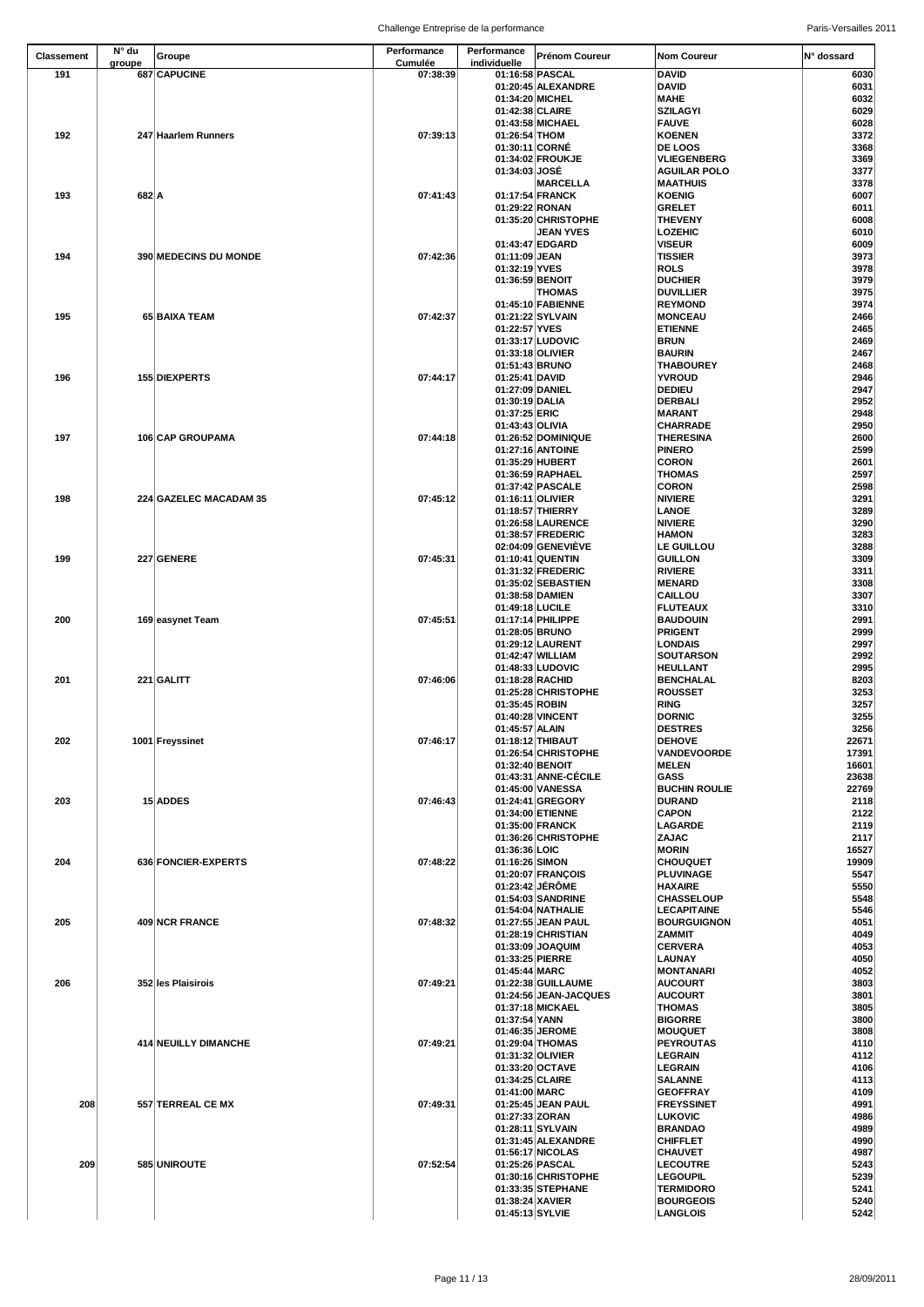| <b>Classement</b> | N° du  | Groupe                       | Performance                | Performance                     | <b>Prénom Coureur</b>                      | <b>Nom Coureur</b>                   | IN° dossard  |
|-------------------|--------|------------------------------|----------------------------|---------------------------------|--------------------------------------------|--------------------------------------|--------------|
| 210               | groupe | 19 ALEXANDER HUGHES          | <b>Cumulée</b><br>07:53:16 | individuelle<br>01:14:19 BENOIT |                                            | <b>DESACHY</b>                       | 2148         |
|                   |        |                              |                            |                                 | 01:37:04 RAZVAN                            | <b>STEFANESCU</b>                    | 2153         |
|                   |        |                              |                            | 01:38:02 KEREN                  |                                            | <b>AZUELOS</b>                       | 2151         |
|                   |        |                              |                            |                                 | 01:40:06 CHRISTIAN                         | <b>COFFINET</b>                      | 2149         |
| 211               |        | 565 THE PENINSULA PARIS      | 07:53:18                   |                                 | 01:43:45 JEAN-BRICE<br>01:25:13 MATTHIEU   | <b>LE GAYIC</b><br><b>DE BENOIST</b> | 2147<br>5092 |
|                   |        |                              |                            |                                 | 01:29:26 CHARLES ANTOINE                   | DE DUFAU DE MALUQUER                 | 5093         |
|                   |        |                              |                            |                                 | 01:36:05 JEAN PIERRE                       | <b>RAPAUD</b>                        | 5090         |
|                   |        |                              |                            | 01:37:50 ALEXIS                 |                                            | <b>DESHOULIERES</b>                  | 5097         |
|                   |        |                              |                            |                                 | 01:44:44 JEAN LOUIS FREDERIC               | <b>HOAREAU</b>                       | 5094         |
| 212               |        | <b>501 SAUR</b>              | 07:54:01                   | 01:28:08 YANN                   |                                            | <b>JAOUAN</b>                        | 4608         |
|                   |        |                              |                            |                                 | 01:28:11 FRANCK                            | <b>FICHERA</b><br><b>LAUZON</b>      | 4607         |
|                   |        |                              |                            |                                 | 01:30:27 JEAN FRANCOIS<br>01:34:11 LYDIANE | <b>PHILIPPE</b>                      | 4606<br>4609 |
|                   |        |                              |                            |                                 | 01:53:04 SANDRINE                          | <b>MULOT</b>                         | 4604         |
| 213               |        | 778 SPORT AKILEINE           | 07:55:04                   | 01:26:11 ERIC                   |                                            | <b>JUMEL</b>                         | 473          |
|                   |        |                              |                            |                                 | 01:31:55 BERNARD                           | <b>CLERE</b>                         | 436          |
|                   |        |                              |                            |                                 | 01:34:52 CATHERINE                         | <b>PETITIT</b>                       | 437          |
|                   |        |                              |                            |                                 | 01:39:04 DELPHINE<br>01:43:02 GÉRARD       | <b>LEVASSEUR</b><br>PELLAN           | 434<br>435   |
| 214               |        | 259 HYTEC INDUSTRIE          | 07:57:11                   | 01:27:10 LIONEL                 |                                            | <b>GOMES ARANTES</b>                 | 3407         |
|                   |        |                              |                            |                                 | 01:30:13 EMMANUEL                          | <b>FLAMBARD</b>                      | 3412         |
|                   |        |                              |                            |                                 | 01:37:50 ANNE CLAIRE                       | <b>ABELOOS</b>                       | 3408         |
|                   |        |                              |                            |                                 | 01:39:50 STEPHANE                          | <b>BERTHIAUD</b>                     | 3413         |
|                   |        |                              |                            |                                 | 01:42:08 JEAN MICHEL                       | <b>DROUARD</b>                       | 3410         |
| 215               |        | $49$ ASCT                    | 07:58:11                   |                                 | 01:28:37 EULALIE<br>01:29:27 CATHERINE     | <b>DE AZEVEDO</b><br><b>PUCHEU</b>   | 2366<br>2365 |
|                   |        |                              |                            |                                 | 01:30:53 JEAN NOEL                         | <b>TERRE</b>                         | 2364         |
|                   |        |                              |                            |                                 | 01:39:04 CHRISTINE                         | <b>MEUROU</b>                        | 2361         |
|                   |        |                              |                            |                                 | 01:50:10 NATHALIE                          | <b>LOPES</b>                         | 2362         |
| 216               |        | 429 Old Dirty Bastards       | 07:58:24                   |                                 | 01:22:57 MATHIEU                           | <b>FILIPPI</b>                       | 4199         |
|                   |        |                              |                            |                                 | 01:23:17 TIMOTHEE                          | <b>KERNEVEZ</b>                      | 4201         |
|                   |        |                              |                            | 01:42:34 CEDRIC                 | 01:39:58 JEROME                            | <b>BARLATIER</b><br><b>FOURNET</b>   | 4197<br>4203 |
|                   |        |                              |                            |                                 | 01:49:38 MATTHIEU                          | <b>GRUNBERG</b>                      | 4202         |
| 217               |        | 440 Paris Versailles Meudon  | 08:03:01                   | $01:30:08$ GIL                  |                                            | <b>NELLO</b>                         | 4278         |
|                   |        |                              |                            |                                 | 01:32:55 LAURENT                           | <b>COLIN</b>                         | 4281         |
|                   |        |                              |                            |                                 | 01:33:34 THIERRY                           | <b>SOREL</b>                         | 4277         |
|                   |        |                              |                            | 01:37:10 KARINE                 |                                            | <b>MARTIN</b>                        | 4282         |
| 218               |        | 668 SERMA INGENIERIE         | 08:03:32                   |                                 | 01:49:14 CHRISTOPHE<br>01:32:29 NICOLAS    | <b>MARTIN</b><br><b>FRADIN</b>       | 4284<br>5727 |
|                   |        |                              |                            | 01:36:30 JEAN                   |                                            | <b>GUILBAUD</b>                      | 5728         |
|                   |        |                              |                            |                                 | 01:36:39 JÉRÉMIE                           | <b>LELONG</b>                        | 5723         |
|                   |        |                              |                            |                                 | 01:38:04 ALEXANDRE                         | <b>SAVALLI</b>                       | 5722         |
|                   |        |                              |                            |                                 | 01:39:50 PHILIPPE                          | <b>SOLA</b>                          | 5724         |
| 219               |        | <b>382 MARQUES AVENUE A6</b> | 08:06:26                   | 01:27:56 LIONEL                 |                                            | <b>SCHNEIDER</b>                     | 3954         |
|                   |        |                              |                            |                                 | 01:30:03 LUDOVIC<br>01:31:52 WILLIAM       | <b>REY</b><br><b>ETIFIER</b>         | 3956<br>3955 |
|                   |        |                              |                            | 01:46:49 DAVID                  |                                            | <b>RAYNAUD</b>                       | 3949         |
|                   |        |                              |                            | 01:49:46 JULIEN                 |                                            | <b>ARNOULD</b>                       | 3952         |
| 220               |        | 166 Duttes                   | 08:06:28                   | 01:25:32 KARIN                  |                                            | <b>LUND</b>                          | 2980         |
|                   |        |                              |                            | 01:28:37 ANNE                   |                                            | <b>KORNERUP</b>                      | 2982         |
|                   |        |                              |                            |                                 | <b>NINA</b>                                | <b>WEIHE</b>                         | 2981         |
|                   |        |                              |                            | 01:43:27 MALIN                  | 02:00:15 RAGNHILDUR                        | <b>PALMER</b><br><b>BONDRUP</b>      | 2983<br>2984 |
| 221               |        | 41 AS SOPEMEA                | 08:06:53                   | 01:28:51 DIDIER                 |                                            | <b>BONNEAU</b>                       | 2306         |
|                   |        |                              |                            |                                 | 01:36:17 DOMINIQUE                         | <b>TAUZIN</b>                        | 2305         |
|                   |        |                              |                            |                                 | 01:39:32 FLORENCE                          | <b>GARCIA</b>                        | 2308         |
|                   |        |                              |                            | 01:40:31 DAMIEN                 |                                            | <b>RIFFAUD</b>                       | 2309         |
|                   |        |                              | 08:07:55                   |                                 | 01:41:42 BERNARD<br>01:27:04 STEPHANIE     | <b>COLOMIES</b><br><b>CHAMPAIN</b>   | 2307         |
| 222               |        | $53$ ASR                     |                            | 01:32:45 XAVIER                 |                                            | <b>BECKER</b>                        | 2384<br>2380 |
|                   |        |                              |                            |                                 | 01:34:35 HELENE                            | <b>STRICHER</b>                      | 2379         |
|                   |        |                              |                            |                                 | 01:45:26 OLIVIER                           | <b>STRICHER</b>                      | 2378         |
|                   |        |                              |                            |                                 | 01:48:05 PASCAL                            | <b>FAYET</b>                         | 2383         |
| 223               |        | 770 Dunes d'Espoir           | 08:10:55                   |                                 | 01:38:00 VALÉRY                            | <b>AUCHERE</b>                       | 965          |
|                   |        |                              |                            | 01:38:14 DANIEL                 | 01:38:13 LAURENT                           | <b>BUFFIERE</b><br><b>SROKA</b>      | 976<br>973   |
|                   |        |                              |                            |                                 | <b>ODILE</b>                               | <b>LHERMITTE</b>                     | 970          |
|                   |        |                              |                            |                                 | <b>THIPHAINE</b>                           | <b>MARESCAUX</b>                     | 969          |
| 224               |        | 337 LES INCONNUS LA COURSE A | 08:11:46                   | 01:21:51 LOIC                   |                                            | <b>RESCANIERE</b>                    | 3736         |
|                   |        |                              |                            |                                 | 01:35:41 OLIVIER                           | <b>RECANIERE</b>                     | 3737         |
|                   |        |                              |                            |                                 | 01:40:28 GREGORY                           | <b>ENARD</b>                         | 3735         |
|                   |        |                              |                            | $01:42:11$ GUY                  | 01:51:35 STEPHANIE                         | <b>ENARD</b><br><b>GARCON</b>        | 3739<br>3738 |
| 225               |        | 189 EXTERNIS                 | 08:14:17                   |                                 | 01:34:33 PATRICE                           | <b>MAILLARD</b>                      | 3142         |
|                   |        |                              |                            | 01:35:35 JULIEN                 |                                            | <b>CHESNEAU</b>                      | 3141         |
|                   |        |                              |                            |                                 | 01:37:00 NICOLAS                           | <b>LEPINAY</b>                       | 3140         |
|                   |        |                              |                            |                                 | 01:39:22 OLIVIER                           | <b>BAUSSAN</b>                       | 3144         |
| 226               |        | 697 Les bouchons de l'espoir | 08:16:00                   | 01:47:47 BENOIT                 | 01:39:12 ARNAUD                            | <b>THIERRY</b><br><b>POISSONNIER</b> | 3139<br>954  |
|                   |        |                              |                            |                                 | <b>PHILIPPE</b>                            | <b>GHESQUIERE</b>                    | 953          |
|                   |        |                              |                            |                                 | <b>SYLVIE</b>                              | <b>POIDATZ</b>                       | 948          |
|                   |        |                              |                            |                                 | <b>THOMAS</b>                              | <b>GHESQUIERE</b>                    | 952          |
|                   |        |                              |                            |                                 | <b>AMAURY</b>                              | <b>POIDATZ</b>                       | 943          |
| 227               |        | $84$ Blaix                   | 08:19:45                   | 01:32:06 HUGO                   |                                            | <b>BLAIX</b>                         | 2530         |
|                   |        |                              |                            | 01:32:42 HERVÉ                  | 01:36:56 PATRICK                           | <b>GUILLOU</b><br><b>LEPAIH</b>      | 2533<br>2532 |
|                   |        |                              |                            | 01:45:59 PIERRE                 |                                            | <b>BLAIX</b>                         | 2531         |
|                   |        |                              |                            | 01:52:02 LUC                    |                                            | <b>DINDAULT</b>                      | 2534         |
| 228               |        | 538 studecors                | 08:21:57                   |                                 | 01:25:37 TRISTAN                           | <b>RAVASY</b>                        | 4879         |
|                   |        |                              |                            |                                 | 01:35:31 LAURENT                           | <b>DELEIDI</b>                       | 4877         |
|                   |        |                              |                            |                                 | 01:41:45 LAURENT<br>01:43:12 CORINNE       | <b>DELOMEL</b><br><b>DELOMEL</b>     | 4883         |
|                   |        |                              |                            | 01:55:52 DIDIER                 |                                            | <b>LETELLIER</b>                     | 4881<br>4880 |
|                   |        |                              |                            |                                 |                                            |                                      |              |